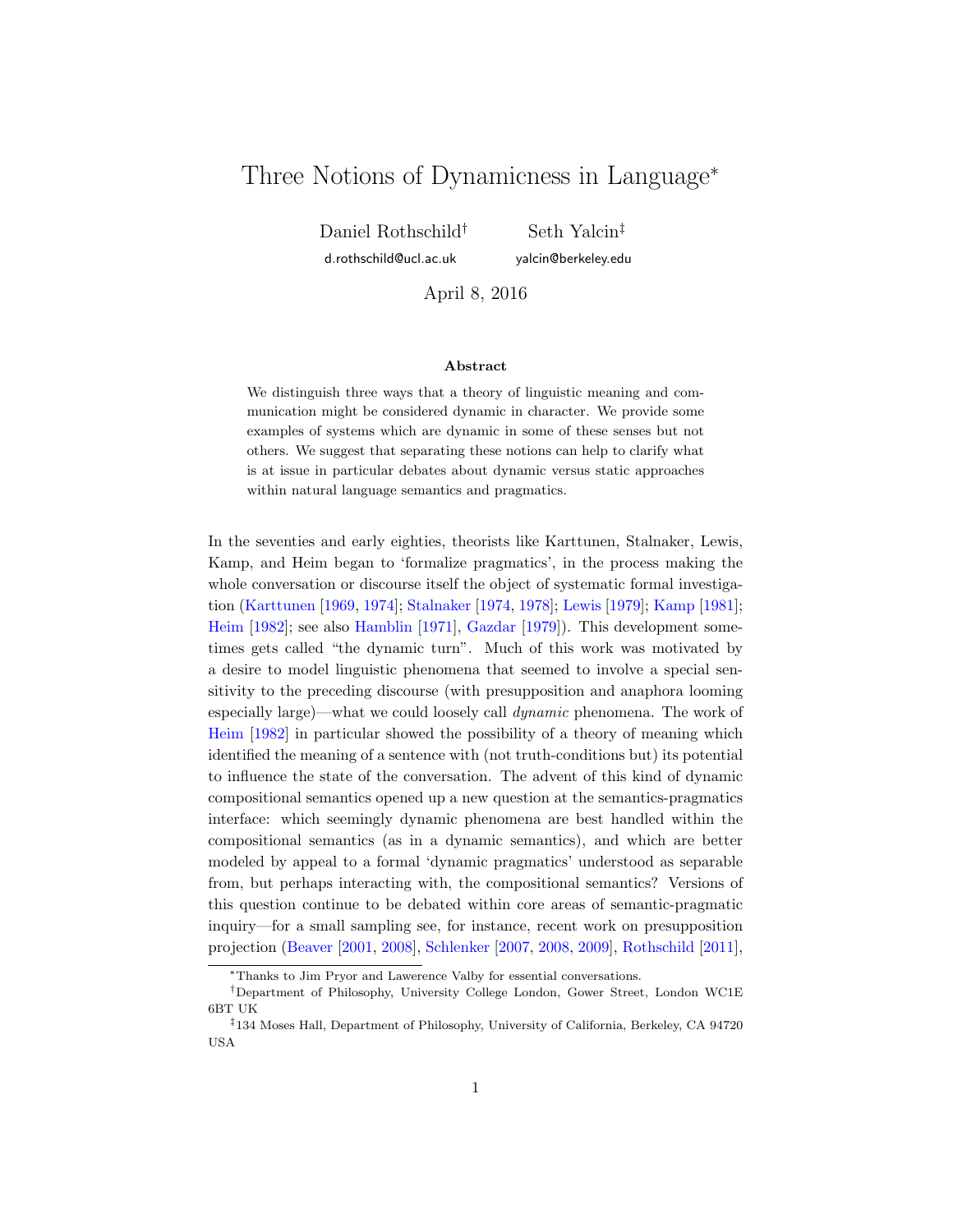[Beaver and Geurts](#page-24-2) [\[2014\]](#page-24-2), [Stalnaker](#page-27-5) [\[2014\]](#page-27-5)), on counterfactuals [\(von Fintel](#page-24-3) [\[2001\]](#page-24-3), [Veltman](#page-27-6) [\[2005\]](#page-27-6), [Gillies](#page-25-4) [\[2007\]](#page-25-4), [Moss](#page-26-4) [\[2012\]](#page-26-4)) and on epistemic modals and indicative conditionals [\(Veltman](#page-27-7) [\[1996\]](#page-27-7), [Aloni](#page-24-4) [\[2001\]](#page-24-4), [Gillies](#page-25-5) [\[2004\]](#page-25-5), [Yal](#page-28-0)[cin](#page-28-0) [\[2007,](#page-28-0) [2012c,](#page-28-1) [2015\]](#page-28-2), [Kolodny and MacFarlane](#page-26-5) [\[2010\]](#page-26-5), [Willer](#page-27-8) [\[2012,](#page-27-8) [2013a,](#page-27-9)[b\]](#page-27-10), [Bledin](#page-24-5) [\[2014\]](#page-24-5), [Stalnaker](#page-27-5) [\[2014\]](#page-27-5)). This issue forms a key aspect of the large-scale question what kind of shape a theory of meaning for natural language should take.<sup>[1](#page-1-0)</sup>

This paper is not an intervention into any specific debate at the semanticspragmatics boundary. Rather, we want to do some conceptual ground-clearing. Several notions of "dynamicness" are often in play in such debates. Our aim is to isolate some of these concepts and sharpen them. We will suggest that separating these notions can help to clarify what is at issue in particular debates about dynamic versus static approaches within natural language semantics and pragmatics. Certain considerations may favor some notions of dynamicness but not others. The presence of one kind of dynamicness might be motivated independently of the presence of other kinds of dynamicness.

We isolate three ways that a fragment of language might be considered dynamic, corresponding to three different notions of dynamicness. To a rough first approximation, these are:

Compositional dynamicness. The compositional semantic values of sentences are context-change potentials—functions which map a conversational state to a new conversational state.

Conversation systems dynamicness. The context-change potentials of the sentences of the language are not each equivalent to an operation which adds a proposition to the background information of the conversation.

Discourse dynamicness. The truth-conditions associated with a discourse as a whole cannot always be understood as the result of first associating the sentential parts of the discourse with truth-conditions and then combining these truth-conditions.

We refine and discuss each notion in its own section below. We will provide some examples of systems which are dynamic in some of these senses but not others. Before that, we review some terminology and some background assumptions.

<span id="page-1-0"></span><sup>1</sup>Recent discussions here include [von Fintel and Gillies](#page-25-6) [\[2007\]](#page-25-6), [Schlenker](#page-27-4) [\[2009\]](#page-27-4), [Rothschild](#page-26-3) [\[2011\]](#page-26-3), [Lewis](#page-26-6) [\[2012,](#page-26-6) [2014\]](#page-26-7), [Dever](#page-24-6) [\[2013\]](#page-24-6), [Stalnaker](#page-27-5) [\[2014\]](#page-27-5), [Rothschild and Yalcin](#page-26-8) [\[2015\]](#page-26-8).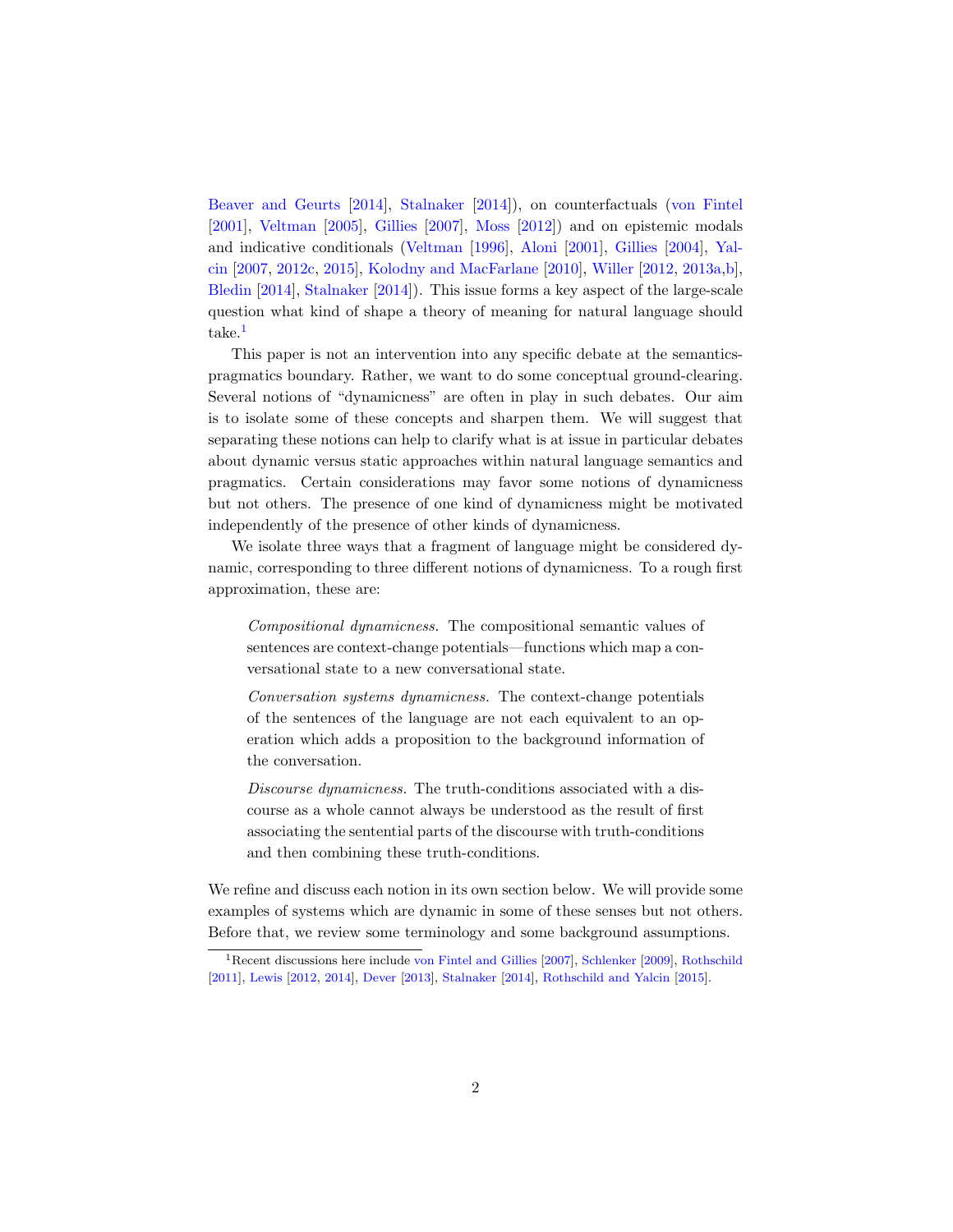#### 1 Preliminaries

Following many approaches in semantic and pragmatics, we take it that it is theoretically fruitful to work with some formal notion of a conversational state, in part so that we can formally model speech acts from the perspective of their characteristic effects on the state of the conversation in which they occur. Different frameworks model states of conversations with different sorts of objects. [Stalnaker](#page-27-1) [\[1978\]](#page-27-1), for instance, models the state of a conversation as a set of possible worlds, the set of worlds compatible with the presuppositions of the interlocutors (a context set in his terminology). [Lewis](#page-26-2) [\[1979\]](#page-26-2) models conversational states via an abstract 'conversational scoreboard' including a number of dimensions beyond a context set, among them a ranking of comparative salience of objects, a parameter tracking the prevailing standards of precision, and a component representing the possible plans of the interlocutors. [Kamp](#page-25-0) [\[1981\]](#page-25-0) models the state of a conversation with a discourse representation structure, a certain kind of syntactic object. [Heim](#page-25-1) [\[1982\]](#page-25-1) models the state of a conversation as a file, which formally amounts to a pair of a set of variables together with a set of world-variable assignment pairs. [Roberts](#page-26-9) [\[1996,](#page-26-9) [2012\]](#page-26-10) models a conversational state as a tuple of different kinds of information, one of which is a 'question-under-discussion stack' used to model relevance and the inquiries directing conversation. [Veltman](#page-27-7) [\[1996\]](#page-27-7) models conversational states as sets of worlds paired with a preorder over worlds, the latter intended to model expectation or normality. [Willer](#page-27-9) [\[2013a\]](#page-27-9) models conversational states as sets of sets of worlds, using these to (inter alia) formally capture what it is for a possibility to be live in conversation. [Yalcin](#page-28-3) [\[2012b\]](#page-28-3) models conversational states as sets of probability spaces, using these to deal with probability operators and condi-tionals. And so on.<sup>[2](#page-2-0)</sup> We will speak throughout of a domain of conversational states, but we will be neutral as to the question how to model these states.<sup>[3](#page-2-1)</sup>

We take it that when one performs a speech act, one *(inter alia)* makes a bid to induce a certain dynamical change to the state of the conversation, a change that has something intimately to do with the meaning (compositional semantic value) of the linguistic expression that is uttered. We take this simple idea to

<span id="page-2-0"></span><sup>&</sup>lt;sup>2</sup>And on. For just a few more examples of the diverse ways in which states of conversation have been modeled, see [Groenendijk](#page-25-7) [\[1999\]](#page-25-7), [Aloni](#page-24-4) [\[2001\]](#page-24-4), [Groenendijk et al.](#page-25-8) [\[1996\]](#page-25-8), [Bittner](#page-24-7) [\[2011\]](#page-24-7), [Dekker](#page-24-8) [\[2012\]](#page-24-8), [Murray](#page-26-11) [\[2014\]](#page-26-11).

<span id="page-2-1"></span><sup>&</sup>lt;sup>3</sup>Is a (nondefective) conversation always adequately representable using single conversational state, or should we allow for multiple, perhaps different conversational states, one for each agent in the discourse? We tend to think of matters in former way, broadly in the style of [Stalnaker](#page-27-11) [\[2002\]](#page-27-11); thus we will often speak of the conversational state at a given point in a conversation. But nothing we say will turn on this, and officially we are neutral. See [Stalnaker](#page-27-5) [\[2014\]](#page-27-5) for one recent relevant discussion.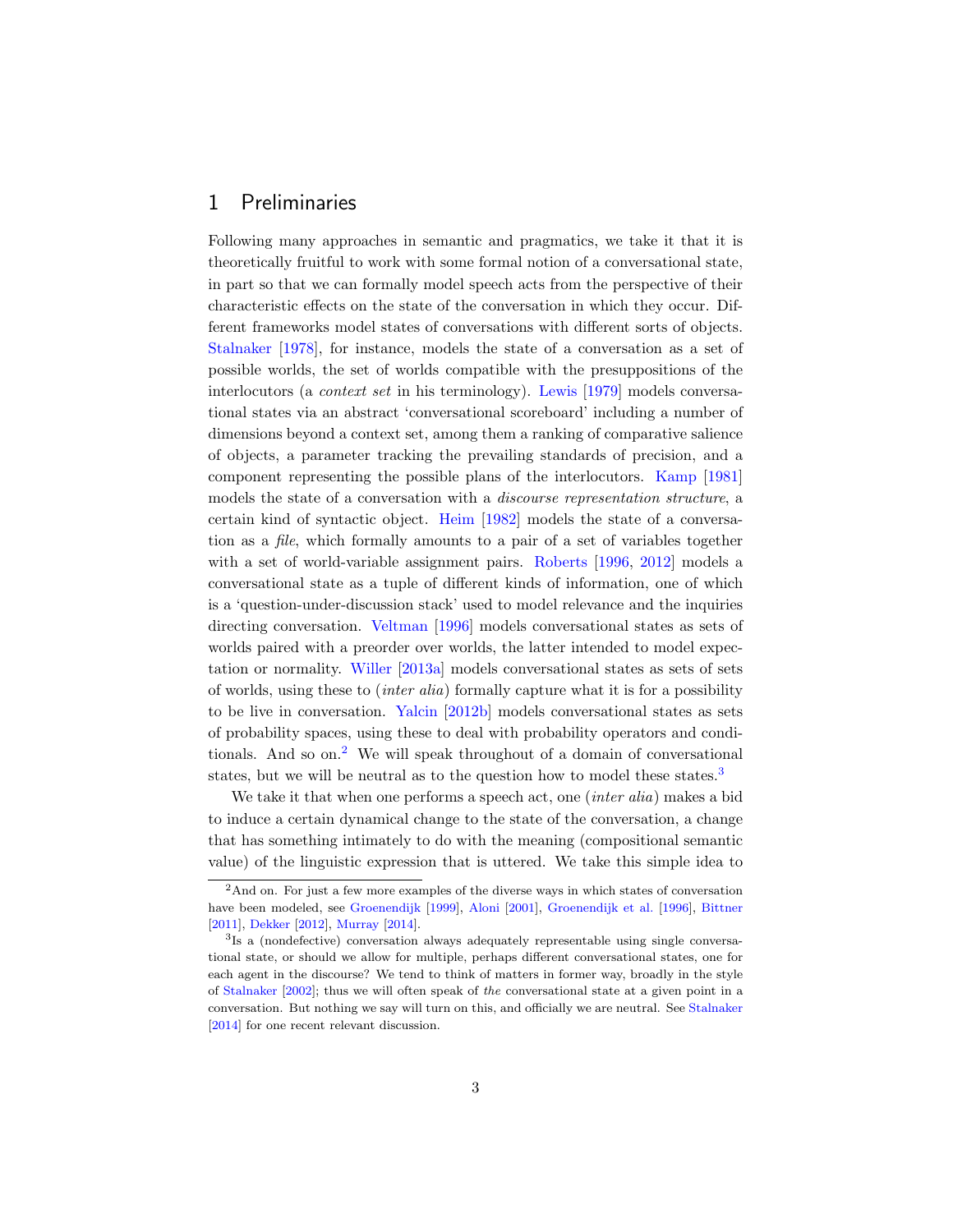be common ground between dynamic and non-dynamic theorists.

Relatedly, we take it that every sentence (or sentence in context<sup>[4](#page-3-0)</sup>) has a context-change potential (CCP). This is a function which, roughly speaking, captures the change that uttering the sentence produces in the state of the conversation when the speech act is accepted. A context-change potential is a function from conversational states to conversational states.

We say "roughly speaking" because, as emphasized by Stalnaker in a number of places [\(Stalnaker](#page-27-1) [\[1978\]](#page-27-1), [Stalnaker](#page-27-12) [\[1998\]](#page-27-12), [Stalnaker](#page-27-5) [\[2014\]](#page-27-5)), uttering a sentence always produces changes to the state of the conversation which are not themselves part of the context-change potential associated with the sentence. For example, if one says 'It's raining in Brooklyn' in the context of a normal conversation, the associated conversational state will presumably be immediately updated with the information that one has just asserted something. This change to the conversational state owes, not to the CCP of 'It's raining in Brooklyn', but rather to the truism that facts that become mutually evident to interlocutors in conversation normally become mutually presupposed in the conversation, and thus are added to the background information incorporated in the conversational state. In the normal case, the CCP associated with an utterance of a sentence  $\phi$  will act on a conversational state which already includes the information that  $\phi$  was just uttered. A textbook idea for the CCP of the sentence 'It's raining in Brooklyn' would be that it is a function that maps an arbitrary conversational state  $c$  to a conversational state that captures all the information that was already part of  $c$ , plus the information that it's raining in Brooklyn. The CCP of a sentence is always of a function of what the sentence means.

### 2 Compositional dynamicness

This brings us to our first notion of dynamicness. Although the term contextchange potential emerged in the dynamic semantics literature, it is important to be clear that one can speak with propriety of the context change potential of a sentence without assuming in advance that the sentence, or the language it is part of, requires a dynamic compositional semantics. The term as we use it is neutral on that issue. Those who, like [Stalnaker](#page-27-5) [\[2014\]](#page-27-5), embrace conventional

<span id="page-3-0"></span><sup>4</sup>By 'context' in 'sentence in context', we mean the sense in play in, for example, [Kaplan](#page-25-9) [\[1977/1989\]](#page-25-9): in this sense, the context is the concrete location where the discourse takes place, something formalizable as a centered world. The 'context' in 'context-change potential' adverts, by contrast, to a different notion of context—namely, the notion of a conversational state. For some discussion of the relations between these two notions of context, see [Stalnaker](#page-27-5) [\[2014\]](#page-27-5), [Rothschild and Yalcin](#page-26-8) [\[2015\]](#page-26-8).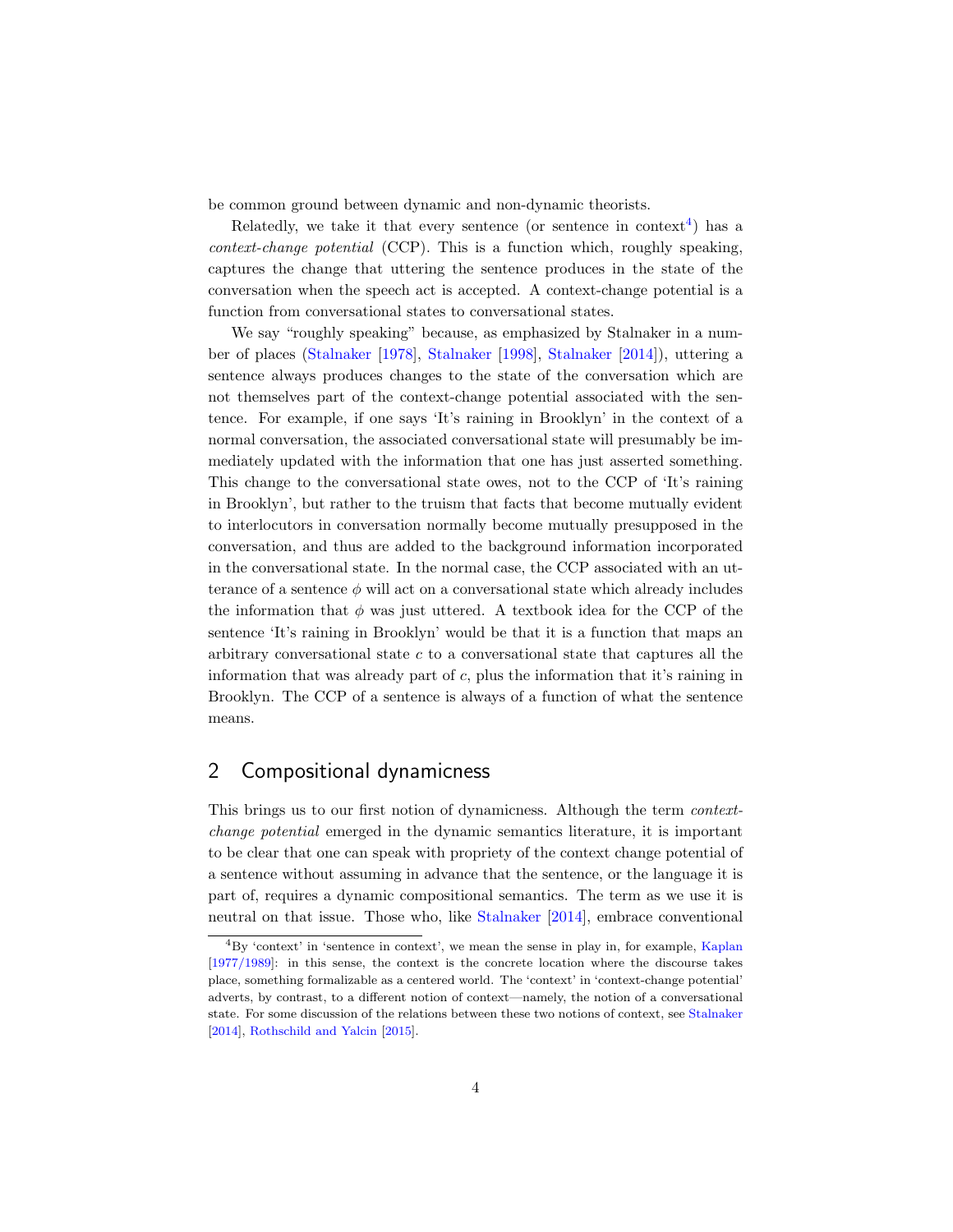truth-conditional approaches to theorizing about meaning are not thereby prevented from talking about the CCPs of sentences. What such theorists want to reject is not the idea that sentences have CCPs, but rather the idea that the compositional semantic value of a sentence is identical to its CCP. This is the idea of compositional dynamicness:

Compositional dynamicness. The compositional semantic values of sentences are context-change potentials—functions which map a conversational state to a new conversational state.

Something like this idea is perhaps what most theorists have in mind when they think of dynamic semantics.

At first glance, this is a simple and straightforward idea. On this understanding of 'dynamic', dynamic semantics is meant to be a clear alternative to a more ordinary, static truth-conditional compositional semantics in the style of, say, [Lewis](#page-26-12) [\[1970\]](#page-26-12) or [Montague](#page-26-13) [\[1973\]](#page-26-13). The question whether to go dynamic in this sense is the question whether the most elegant and explanatory semanticspragmatics for the language fragment in question identifies the semantic values of sentences with their context-change potentials. That would seem to be a substantive question.

It helps to see what compositional dynamicness is supposed to contrast with. Theorists who reject compositional dynamicness will typically hold that the mapping from sentences to their context-change potentials is not directly given in the semantics, but rather arises out of the interaction of a non-dynamic semantics with separate pragmatic principles. The picture of the interaction between semantics and pragmatics described by [Stalnaker](#page-27-1) [\[1978\]](#page-27-1) is perhaps the paradigm example of an approach like this. Here, the compositional semantic value of a (declarative) sentence  $\phi$  is something truth-conditional (in particular, it is a two-dimensional intension, broadly in the style of [Kaplan](#page-25-9) [\[1977/1989\]](#page-25-9)). This object, relative to a context (centered world), determines a proposition, the latter modeled as a set of possible worlds. The compositional semantics of  $\phi$  alone thus does not get us all the way to its CCP. To get to the CCP of  $\phi$ , we need to make reference to a further ingredient outside of the compositional semantics proper. This is where Stalnaker introduces a pragmatic rule—the assertion rule. The assertion rule is meant to capture what Stalnaker takes to be a pragmatic convention of speech, namely the convention that when one utters a sentence  $\phi$  that expresses a proposition p, this is normally mutually taken as a kind of "proposal" to change the conversational state by adding the information that  $p$  to it. Since, for Stalnaker, conversational states are sets of possible worlds (context sets), he cashes this out formally as a proposal to intersect  $p$  with the context set (as it stands after the utterance is produced).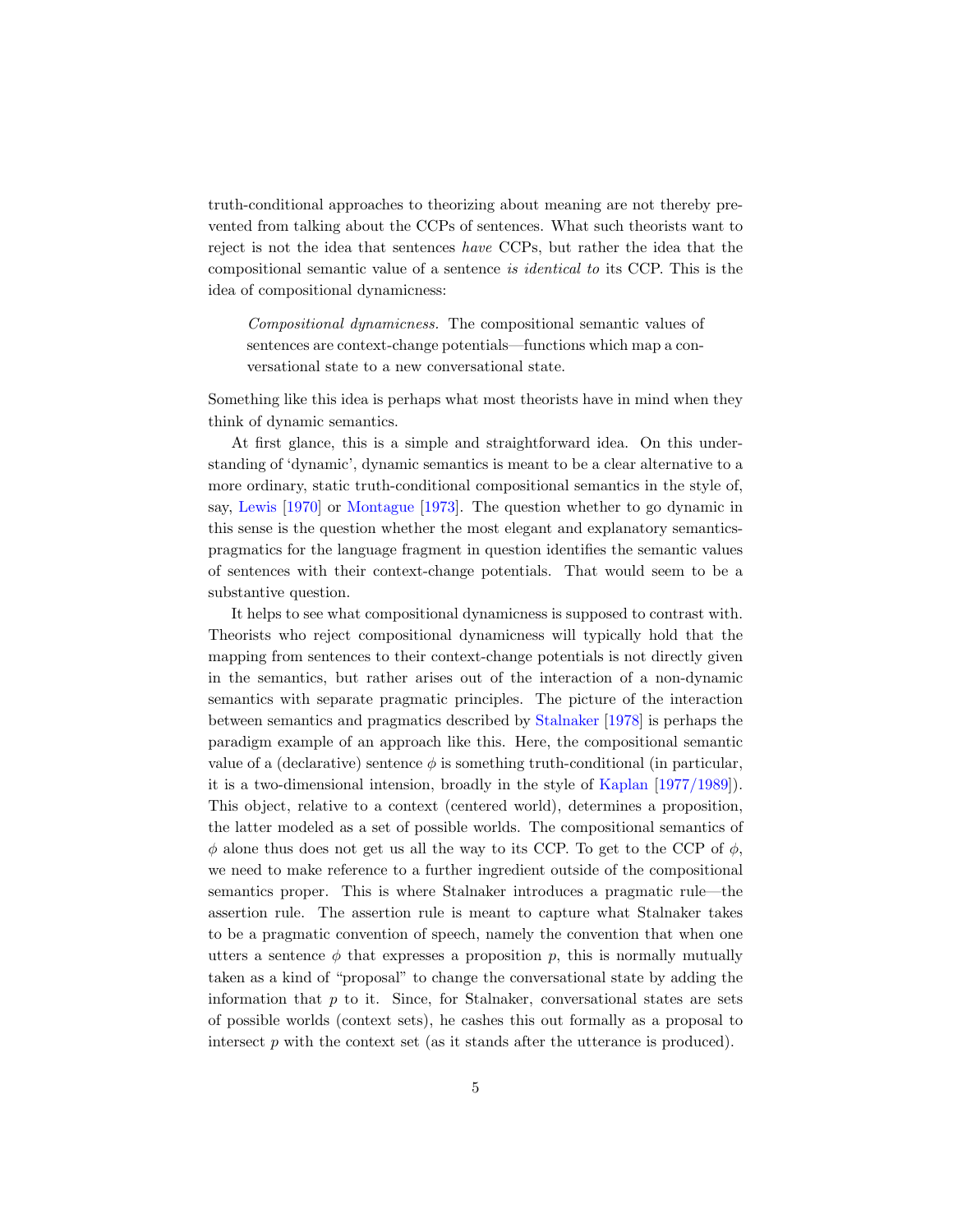We have, then, two big-picture ways of associating sentences with contextchange potentials. One approach embraces compositional dynamicness, and effects this mapping directly within the compositional semantics. The other approach rejects compositional dynamicness, and instead associates sentences with their CCPs indirectly, through the interplay of a static semantics and one or more pragmatic bridge principles. The bridge principles span the gap between a sentence's static meaning and its CCP.

The point of debate between these two big pictures seems substantive. But capturing an interesting notion of compositional dynamicness is less straightforward than it may seem. We can bring this out by considering two systems for interpreting an artificial propositional language  $L$  that contains only negation and conjunction (cf. [van Benthem](#page-27-13) [1996,](#page-27-13) 17-18). One will be compositionally dynamic, one not. Both systems will employ the same models and the same notion of a conversational state:

Defs. A model M for L is a pair  $\langle W, I \rangle$  where W is a set of possible worlds, and I is an *interpretation function* mapping the propositional letters of  $L$  to sets of worlds.

Def. A conversational state in  $M$  is any subset of  $W_M$ .

The first system recursively associates sentences with meanings which are CCPs:

#### System 1

Def. For any  $M$ , an *update function*  $\lceil \cdot \rceil$  (for  $M$ ) is a function from wffs of  $L$  to functions from conversational states (in  $\mathcal{M}$ ) to conversational states (in  $\mathcal{M}$ ) defined as follows, where  $\alpha$  is any propositional letter,  $\phi$  and  $\psi$  are any wffs, and c is any context set in  $\mathcal{M}$ :<sup>[5](#page-5-0)</sup>

$$
c[\alpha] = c \cap \mathcal{I}(\alpha)
$$

$$
c[\neg \phi] = c - c[\phi]
$$

$$
c[\phi \land \psi] = c[\phi][\psi]
$$

Def.  $\phi$  is *true at w* iff  $w \in W[\phi]$ 

Def.  $\psi$  is a *consequence* of a set of sentences Γ iff at any world w where all the sentences in  $\Gamma$  are true,  $\psi$  is true.

Here, the compositional semantic value of any sentence  $\phi$  is a CCP, viz., [ $\phi$ ]. So officially we have compositional dynamicness. We want to compare this system to the following non-dynamic system:

<span id="page-5-0"></span><sup>5</sup>We use postfix notation when formalizing CCPs.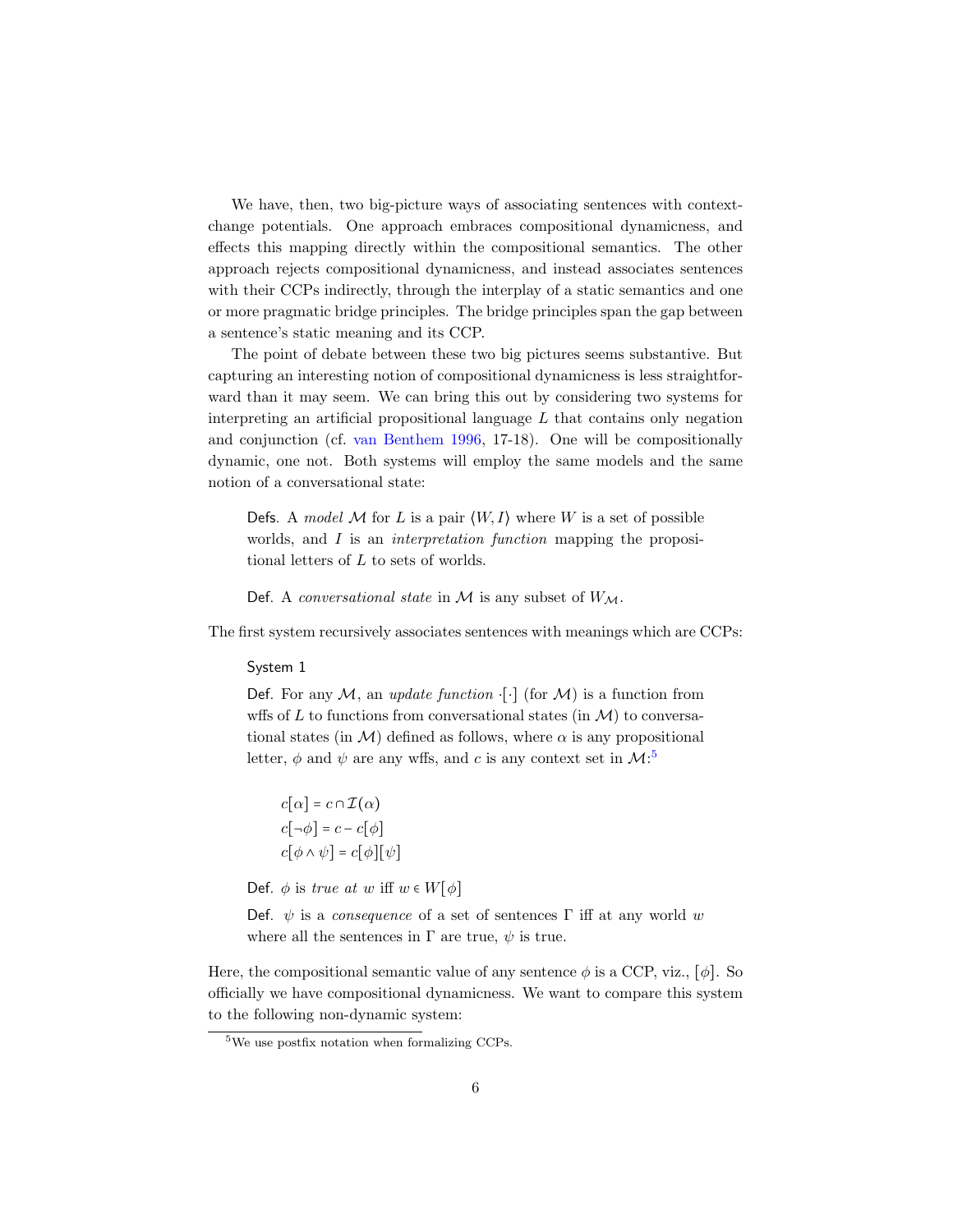#### System 2

Def. For any M, a static semantic value function  $\llbracket \cdot \rrbracket$  (for M) is a function from wffs of L to subsets of  $W_M$  defined as follows, where  $\alpha$  is any propositional letter,  $\phi$  and  $\psi$  are any wffs, and c is any context set in M:

 $\llbracket \alpha \rrbracket = \mathcal{I}(\alpha)$  $\llbracket \neg \phi \rrbracket = W - \llbracket \phi \rrbracket$  $\llbracket \phi \wedge \psi \rrbracket = \llbracket \phi \rrbracket \cap \llbracket \psi \rrbracket$ 

Def.  $\phi$  is *true* at w iff  $w \in [\![\phi]\!]$ 

Def.  $\psi$  is a consequence of a set of sentences Γ iff at any world w where all the sentences in  $\Gamma$  are true,  $\psi$  is true.

This second system adopts a semantic value function mapping sentences to propositions (sets of worlds) along ordinary static lines. We assume this system comes packaged with a straightforward pragmatic rule of assertion, in the style of Stalnaker:

Assertion rule. For all  $\phi$ , the CCP of  $\phi$ , [ $\phi$ ], is defined as follows: for all conversational states  $c, c[\phi] \coloneqq c \cap [\phi]$ .

System 2 is obviously not compositionally dynamic. The thing to notice is that despite this, it associates all sentences with just the same CCPs as System 1. In a sense, System 2 supplies a means of writing compositional dynamicness out of the story altogether, compatible with preserving all the CCPs associated with sentences by System 1.

When we compare System 1 and System 2, it becomes tempting to say that compositional dynamicness was not actually present in any deep sense in System 1 in the first place (cf. [von Fintel and Gillies](#page-25-6) [\[2007\]](#page-25-6)). It becomes tempting to say that System 1 is not "truly dynamic" [\(Groenendijk and Stokhof](#page-25-10) [\[1991a\]](#page-25-10)). After all, the possibility of a straightforward static reformulation undermines the idea that dynamicness at the compositional level was really necessary.

The challenge, of course, is to articulate what exactly the deeper sense of compositional dynamicness would be. If the fact that a compositional semantics takes a dynamic shape (i.e., that it is a compositional assignment of CCPs to sentences) does not settle whether it is "truly dynamic", what does?

Here is one line of approach to this question that we will not take. An intuitive idea one encounters in the literature is the idea that dynamic semantics is distinguished by the essential role that local contexts play in the compositional semantic process (see [Schlenker](#page-27-4) [\[2009\]](#page-27-4), [Dever](#page-24-6) [\[2013\]](#page-24-6) for two recent discussions).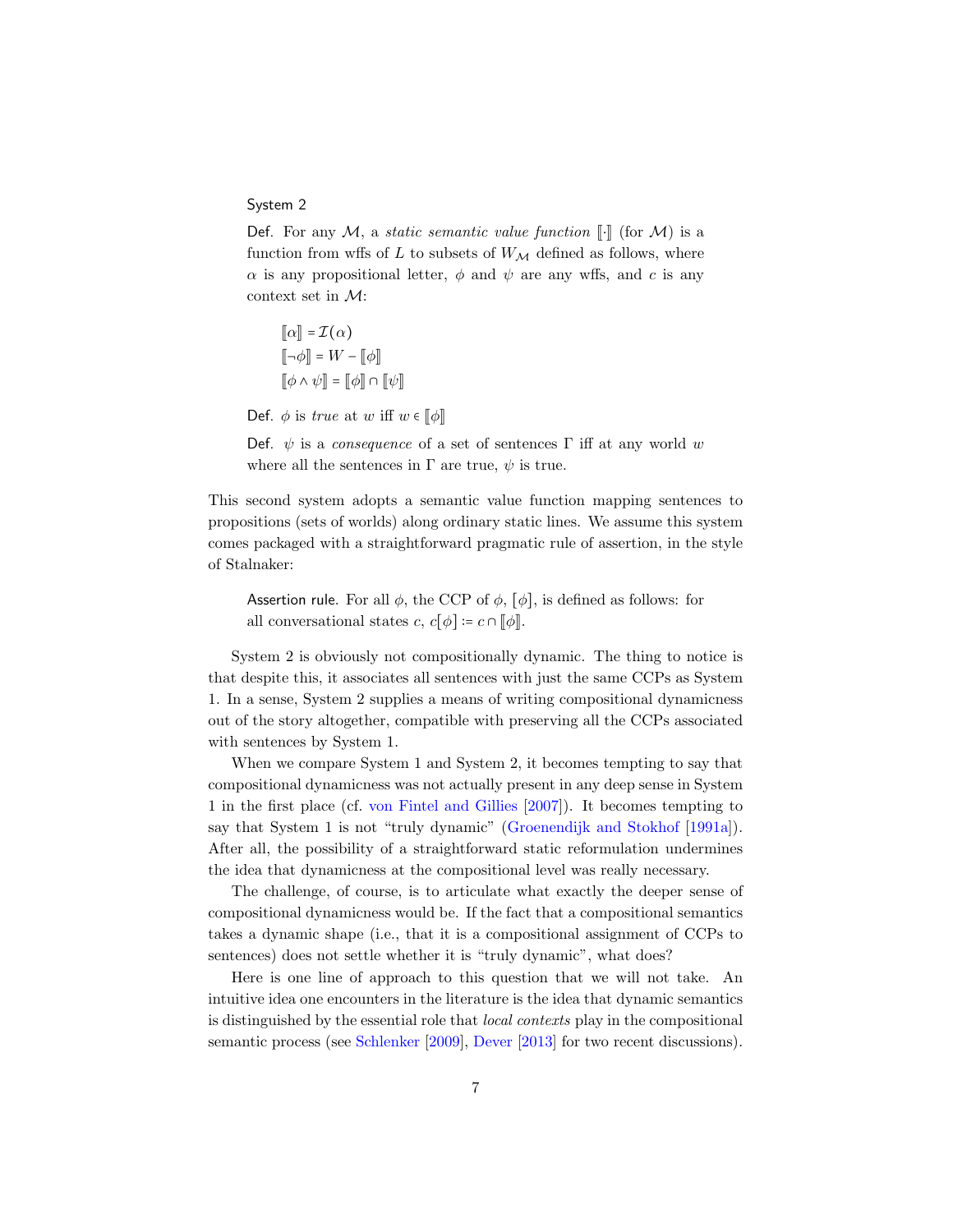It very well may be that there is an attractive characterization of what a "truly dynamic" compositional semantics amounts to in terms of the concept of a local context. But we have no suggestions to offer in that vein here. Flagging this idea as a potential line of inquiry for future work, we set it aside.

So the question remains: what (if anything) makes for a "truly dynamic" compositional semantics?

### 3 Conversation systems dynamicness

We want to leave the question hanging for the moment. We turn now to our second kind of dynamicness. Once we spell this notion out, we will have some new resources for thinking about what interesting compositional dynamicness could amount to.

The second notion of dynamicness applies to a language system in abstraction from its compositional semantics. It has to do only with the characteristic forms of conversational state update that the language system allows. The relevant level of abstraction is what [Rothschild and Yalcin](#page-26-8) [\[2015\]](#page-26-8) call the conversation system level of description:

Def. A conversation system is a triple  $\langle L, C, \cdot | \cdot \rangle$ , where L is a set of sentences, C is a set of conversational states, and  $\lceil \cdot \rceil$  is an update function from L to a set of CCPs on C (i.e.,  $\cdot[\cdot]: L \to (C \to C)$ ).

System 1 and System 2 differ in the compositional semantic values that they associate with sentences. But they are indistinguishable at the conversation systems level of abstraction: they each determine exactly the same conversation system. This level of description enables us to capture, in a precise way, what the two systems have in common.

We can use the conversation system level of description to theorize more precisely about some vague ideas that are often associated with debates about static versus dynamic approaches to linguistic meaning and use. In particular, we can take a step towards formalizing the following two ideas that are often associated with dynamic approaches, and which are sometimes thought to recommend them. The first idea is some sentences have CCPs whose effect is not, or not merely, to add a proposition to the information captured by the conversational state. The second idea is that the way that the CCP of a sentence updates a conversational state may depend on features of the input conversational state: the effect of a CCP can be sensitive to the history of the discourse, as the latter is reflected in the conversational state. In a nutshell, here are two ideas dynamic approaches characteristically want to reject: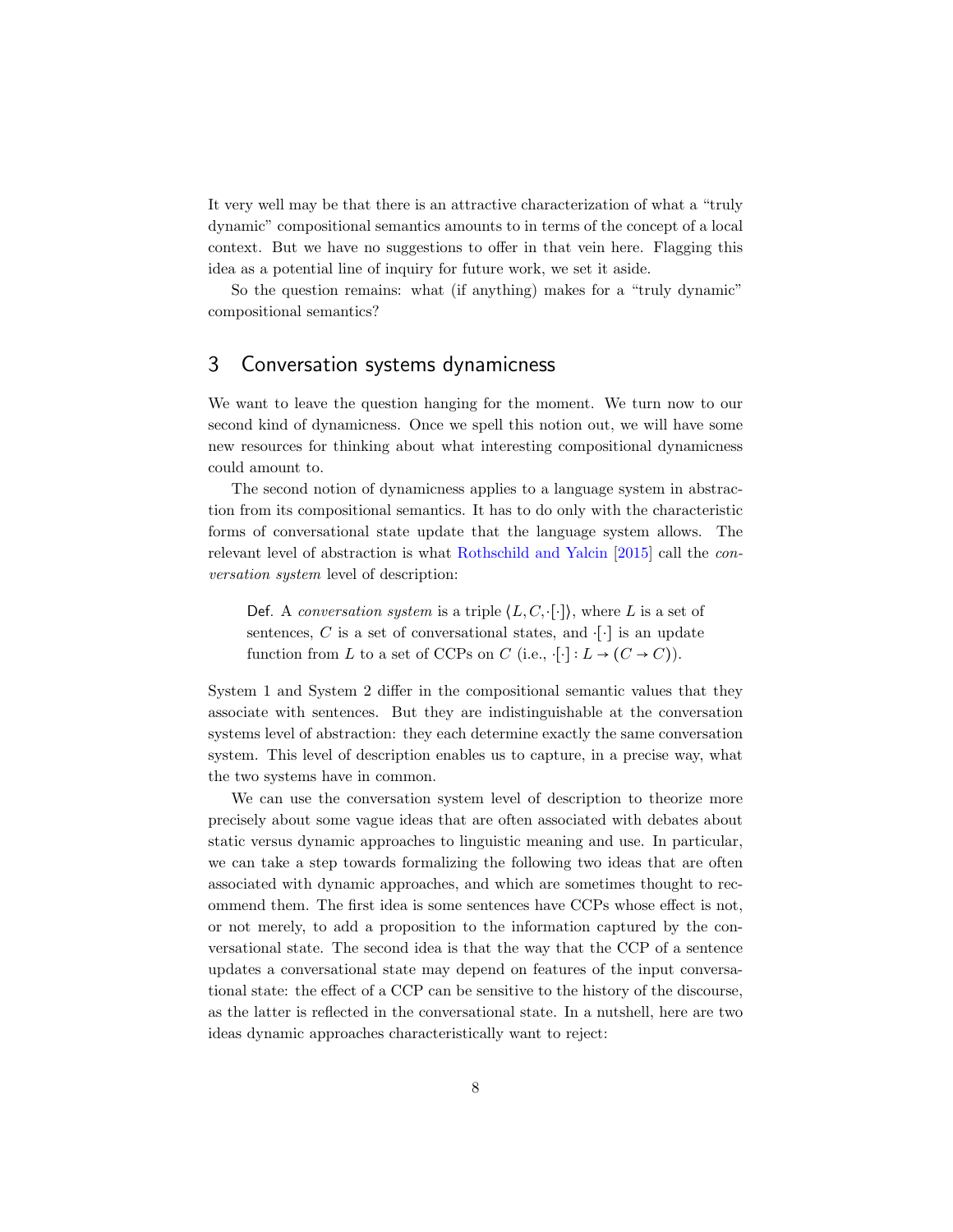propositionality. Conversational update is always just a matter of adding a proposition to the conversational state.

insensitivity. Conversational update is always insensitive to the input conversational state.

These are intuitive ideas. Intuitive ideas can rarely be perfectly formalized. Still, we can imperfectly theorize about them, using the notion of a conversational state. We could employ formal counterparts of these ideas to isolate some precise senses of "static" and "dynamic" at the conversation systems level of description. This is a primary objective of [Rothschild and Yalcin](#page-26-8) [\[2015\]](#page-26-8). (Much of the discussion in this section will draw from this paper.)

One possible notion of an austerely static conversation system is the idea of a system satisfying both propositionality and insensitivity. Systems 1 and 2 above are examples of systems that satisfy these two properties. Every CCP is equivalent to an operation which adds a proposition to the input conversational state; and the proposition which gets added is never sensitive to what the input conversational state is.

We should like to formalize, insofar as possible, what it is to be an austerely static conversation system in this sense. As a first step, we can observe that the conversation system determined by Systems 1 and 2 is intersective:

Def. A conversation system  $\langle L, C, \cdot | \cdot \rangle$  is *intersective* just in case  $C \subseteq \mathcal{P}(W)$  for some set W, and there exists some set  $P \subseteq \mathcal{P}(W)$ such that for all  $\phi \in L$ , there exists  $p \in P$  such that for any  $c \in C$ ,  $c[\phi] = c \cap p$ .

The basic notion of an intersective conversation system has often been in the air in discussions of what makes for the distinction between a static and a dynamic approach to meaning and use (though not under that particular label). Indeed, the technical result which is most often cited in connection with the static/dynamic divide is a result about intersectivity, due to van Benthem. This result isolates a pair of properties as jointly characteric of the intersective conversation systems:

Fact 1 [\(van Benthem](#page-27-14) [\[1986\]](#page-27-14)). A conversation system  $\langle L, C, \cdot [\cdot] \rangle$  is intersective just in case for all  $\phi \in L$  and  $c \in C$ :

(i)  $c[\phi] \subseteq c$  (eliminativity) (ii)  $c[\phi] = \bigcup_{w \in c} \{w\}[\phi]$  (distributivity)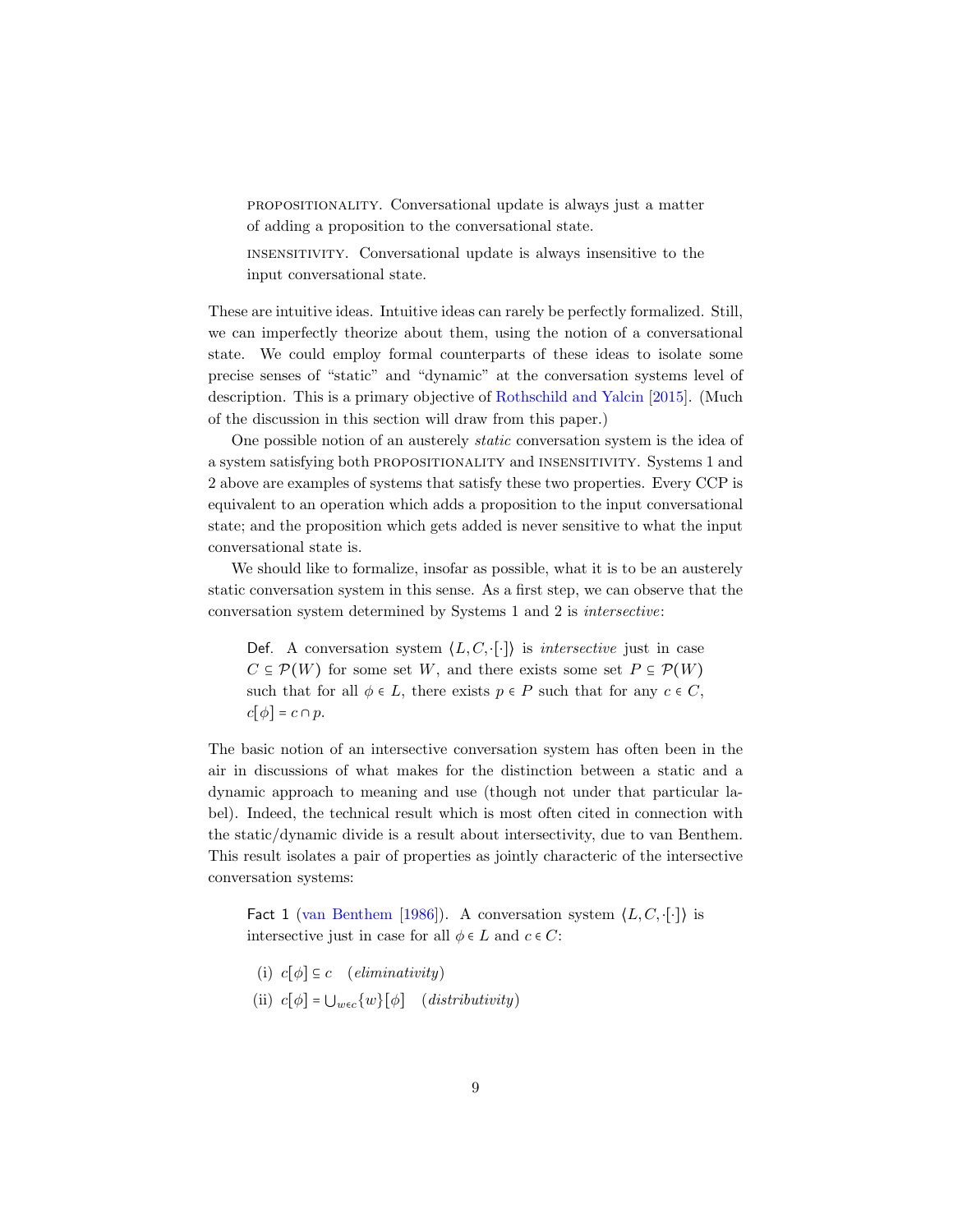The failure of one or both of these properties is often claimed to be a key hallmark of dynamicness [\(Groenendijk and Stokhof](#page-25-10) [\[1991a\]](#page-25-10), [van Benthem](#page-27-13) [\[1996\]](#page-27-13), [von Fintel and Gillies](#page-25-6) [\[2007\]](#page-25-6), [Muskens et al.](#page-26-14) [\[2011\]](#page-26-14)).

What is not always acknowledged in discussions of this result, however, is that it occurs at the conversation systems level of description. Again, this level of description abstracts from the details of the compositional semantics of the language in question. If eliminativity or distributivity fails in the conversation system for a language fragment, it is not obvious what consequence this has, if any, for the semantics of the language—in particular, for the question whether it is compositionally dynamic. This is not to say that van Benthem's result is not interesting; on the contrary, we think it obviously is interesting. It is just important to keep in mind that its interest occurs at a specific level of abstraction, and its bearing on the architecture of semantic theory far from obvious.

Remaining at the conversation systems level, [Rothschild and Yalcin](#page-26-8) [\[2015\]](#page-26-8) offer to capture the concept of staticness fixed upon by van Benthem with a formal notion intimately related to, but more general than, that of intersectivity. Here is the definition:

Def. A conversation system  $\langle L, C, \cdot[\cdot] \rangle$  is *strongly static* just in case there exists an intersective conversation system  $\langle L, C', \cdot [\cdot]'\rangle$  and a bijection f from C to C' such that  $f(c)[\phi]' = f(c[\phi])$ , for all  $\phi \in L$ and  $c \in C$ .

This technical notion of staticness is more neutral about the nature of conversational states than the notion of intersectivity. (The latter notion but not the former applies only when conversational states are sets, for example.) It captures a broader variety of the possible conversation systems that manifest both propositionality and insensitivity.

Just as van Benthem provided characterizing properties for the class of intersective conversation systems, we can provide characterizing properties for the class of conversation systems which are static in the above sense. This takes us to a second result:

Fact 2 [\(Rothschild and Yalcin](#page-26-8) [\[2015\]](#page-26-8)). A conversation system  $\langle L, C, \cdot | \cdot | \rangle$ is strongly static just in case for all  $\phi, \psi \in L$  and  $c \in C$ :

(i)  $c[\phi] = c[\phi][\phi]$  (*idempotence*) (ii)  $c[\phi][\psi] = c[\psi][\phi]$  (commutativity)

Given Fact 2, one quite natural idea of dynamicness at the conversation systems level is simply the idea of a conversation system that violates either idempo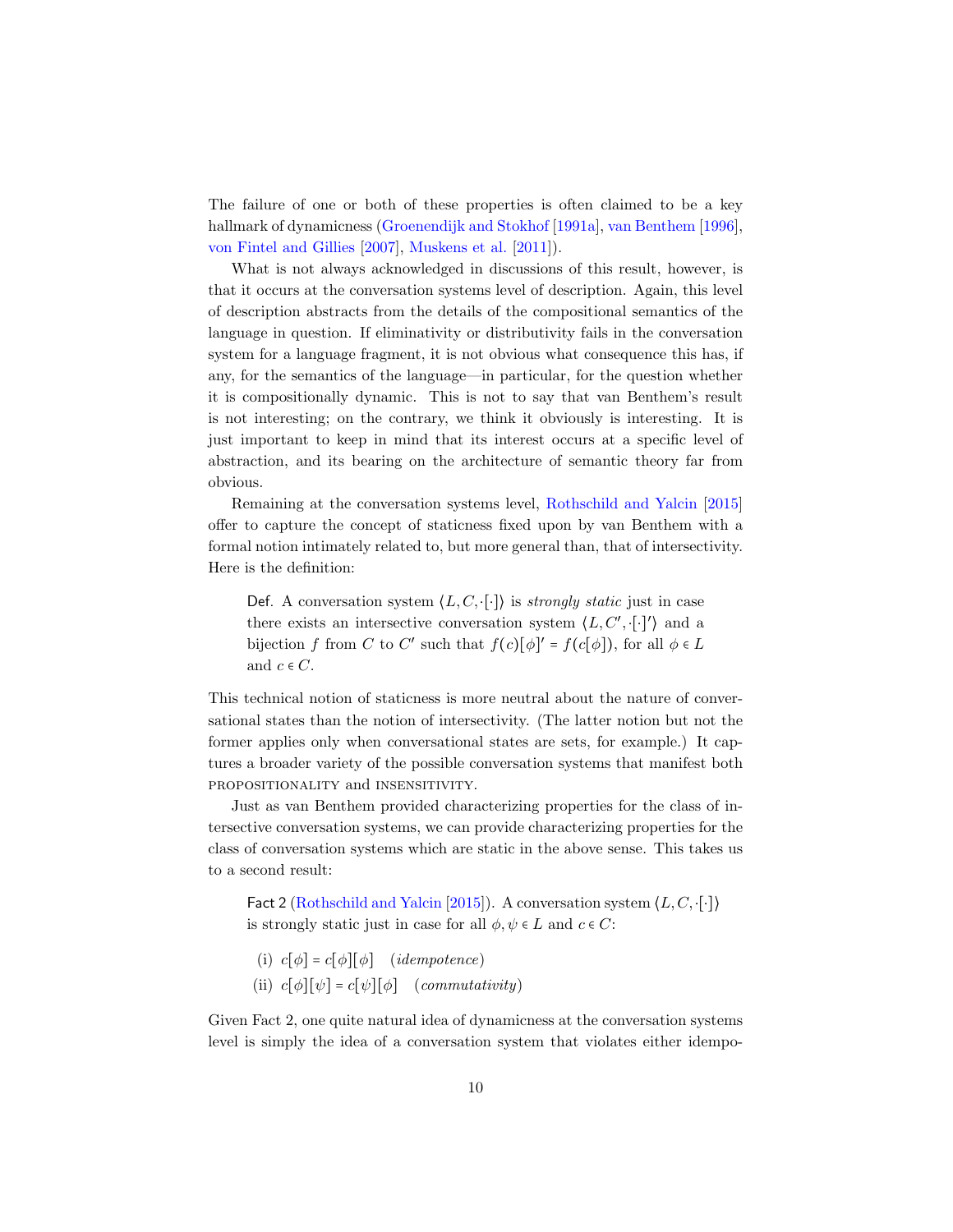tence or commutativity. This formal result sits naturally with much existing discussion of what makes for dynamicness. The violation of one or both of these properties—especially, the violation of commutativity—has often been associated with the motivation for dynamic approaches to semantics (for relevant discussion, see [Groenendijk and Stokhof](#page-25-11) [\[1989\]](#page-25-11), [Groenendijk et al.](#page-25-8) [\[1996\]](#page-25-8), [van](#page-27-15) [Eijck and Visser](#page-27-15) [\[2012\]](#page-27-15), [Lewis](#page-26-7) [\[2014\]](#page-26-7)). Dynamic semantic systems are usually explicitly designed to exhibit a sensitivity to the order in which the sentences of a discourse occur. For order to matter is for commutativity to fail.

But again, dynamicness in the present sense—non-strong-staticness of the conversation system—does not per se imply compositional dynamicness (as [Rothschild and Yalcin](#page-26-8) [\[2015\]](#page-26-8) emphasize). It would be a nonsequitur to move from the fact that the conversation system for a language fragment is non-static (in the technical sense of 'static' just defined) to the conclusion that the language fragment must have a compositionally dynamic semantics. This is one of the main reasons it is important to separate these two notions of dynamicness.

Continuing the search for formally interesting classes of conversation systems, one might seek a characterization of the class of conversation systems which accept PROPOSITIONALITY, but which do not necessarily accept INSENSItivity. Any approach to natural language meaning and update which fits the stereotype of a static approach, and which construes conversational state update as proposition-adding, will certainly allow that the proposition expressed by a sentence can be a function of context; and one important feature of the context is, of course, the state of the conversation. If the proposition that  $[\phi]$ adds to an input conversational state  $c$  can vary as a function of  $c$ , then INSENsitivity fails, and the associated conversation system is not static in the above technical sense. All the same, in our experience, many theorists have the feeling that such systems should be deemed 'static', if only in a less austere sense of 'static' than the one just defined above. This feeling presumably owes to the fact that it is easy to see how a context-sensitive (especially: a conversational state-sensitive) truth-conditional compositional semantics could, together with a simple Stalnakerian rule of assertion, determine a conversation system which violates insensitivity. There are many examples in the literature with this shape; see [Rothschild and Yalcin](#page-26-8) [\[2015\]](#page-26-8).<sup>[6](#page-10-0)</sup>

Here again, however, we should be careful about levels of abstraction. If a conversation system that is not strongly static in the above technical sense can nevertheless be understood as determined, in part, by a context-sensitive truth-

<span id="page-10-0"></span> ${}^{6}$ Indeed, it can be tempting to think that *any* kind of context-sensitivity, including the sort of context-sensitivity familiar from Kaplan-like analyses of indexicals, will lead to violations of insensitivity. But the issue here is subtle. Arguably, many textbook forms of indexicality can be squared with strong staticness. See [Rothschild and Yalcin](#page-26-8) [\[2015\]](#page-26-8) for a detailed discussion.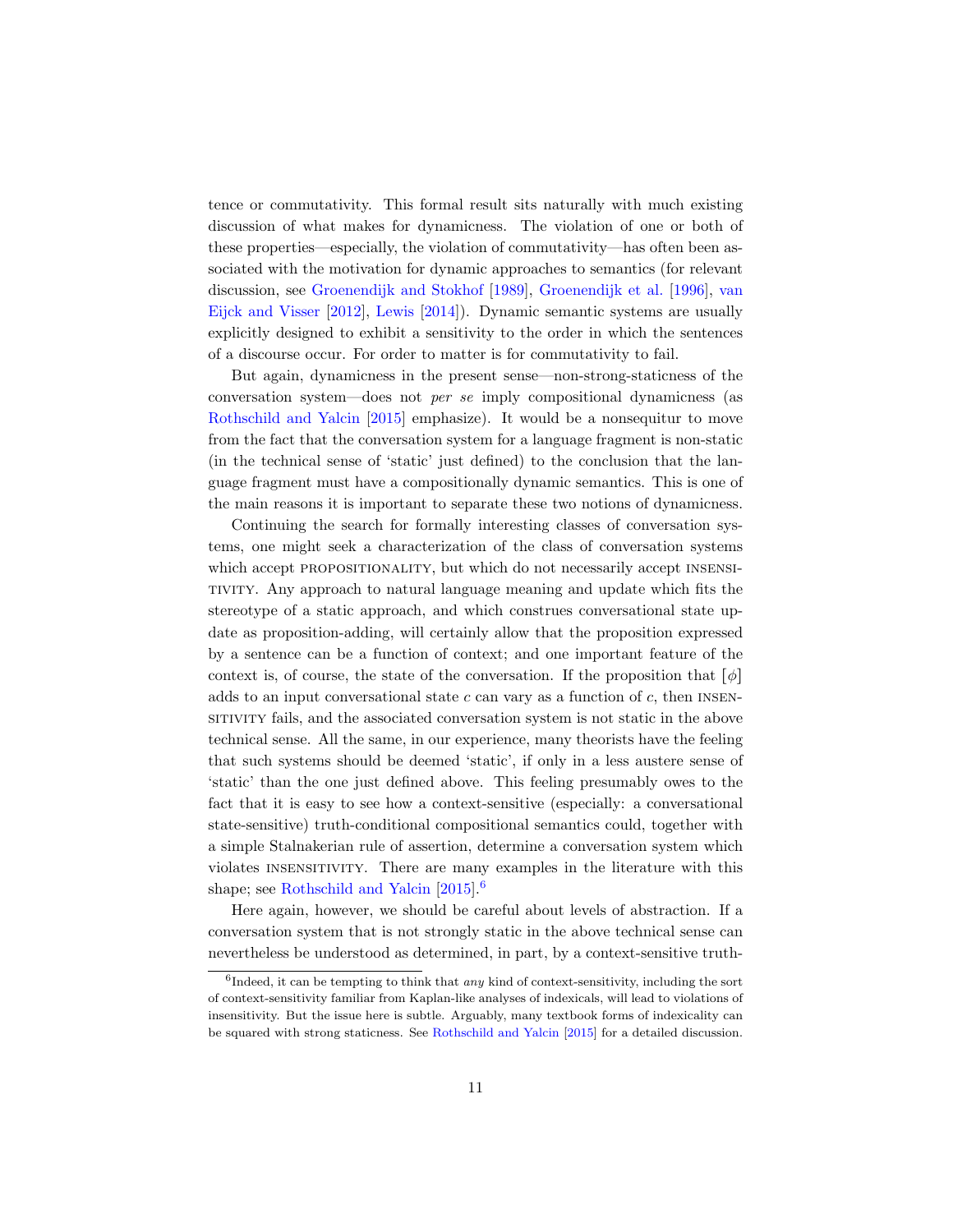conditional semantics of some sort, then we can simply say that the semanticspragmatics of the language fragment in question is compositionally static, but non-static at the conversation systems level. These notions of dynamicness just are separable. There should not be a general expectation to the effect that any interesting notion of dynamicness at the conversation systems level should imply compositional dynamicness.

(This seems like a convenient place to note that we don't particularly care about the terminology, as long as the underlying distinctions are acknowledged. If some theorists would prefer to reserve the word 'static' for the class of conversation systems that obey propositionality, leaving insensitivity out of it, that is fine with us. They will need some other name for the class of language fragments that obey propositionality and insensitivity. We take it as obvious that it is an interesting and notable fact when a fragment of language has both of these properties. The availability of a very tidy characterization of this class as the commutative, idempotent systems by itself suggests we have here a natural category of conversation systems.<sup>[7](#page-11-0)</sup> We elect to call this class 'strongly static'.)

Since, as just noted, there exist stereotypically static approaches to meaning and communication which violate insensitivity, it is of interest to characterize also the class of conversation systems construable as obeying propositionality but not necessarily insensitivity. This class of systems is intimately related to the class of systems that are eliminative in the sense of the result of van Benthem's noted above. We can define this class as follows:

Def. A conversation system  $\langle L, C, \cdot | \cdot \rangle$  is *eliminative* just in case  $C \subseteq \mathcal{P}(W)$  for some set W, and there exists some set  $P \subseteq \mathcal{P}(W)$ such that for all  $\phi \in L$  and any  $c \in C$ , there exists  $p \in P$  such that  $c[\phi] = c \cap p$ .

We put the definition in this way to bring out how it differs from the definition of intersective systems given above: the only difference is that we swap the final two quantifiers. An equivalent but simpler definition of 'eliminative' would be:

Def. A conversation system  $\langle L, C, \cdot | \cdot \rangle$  is *eliminative* just in case  $C \subseteq \mathcal{P}(W)$  for some set W, and for all  $\phi \in L$  and any  $c \in C$ ,  $c[\phi] \subseteq c$ .

<span id="page-11-0"></span><sup>&</sup>lt;sup>7</sup>The point that the notion of a conversation system applies to *fragments* of language, and not necessarily to entire languages, is important. We doubt that anyone thinks that the conversation system appropriate for some entire natural language is static in the technical sense we have defined. Surely any natural language supplies mechanisms for varieties of conversational update that are not strongly static. Questions of staticness have real interest only for targeted fragments of language.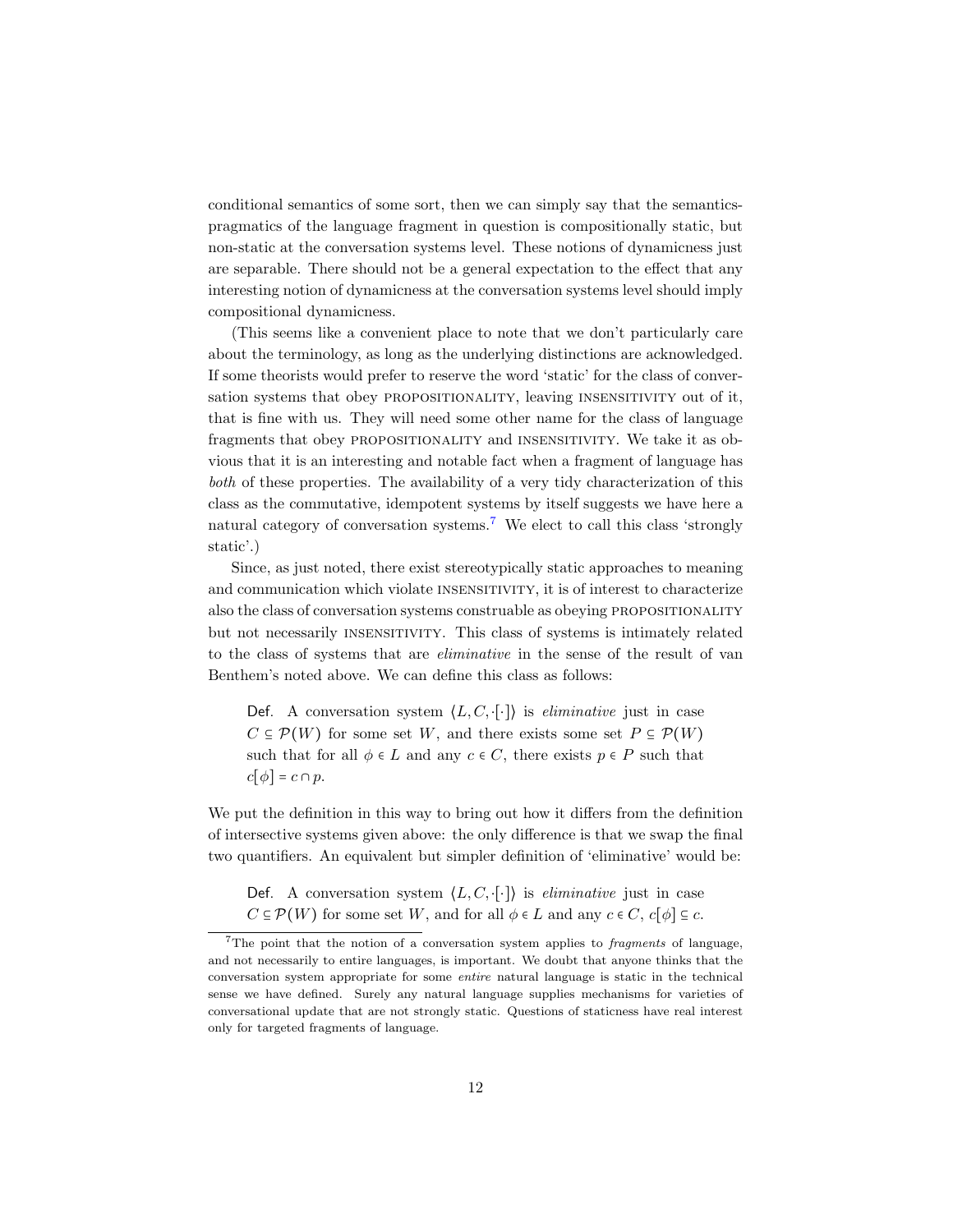Eliminativity captures the idea of propositionality when, for example, conversational states and propositions are both modeled in terms of sets of possible worlds (as, for example, in [Stalnaker](#page-27-1) [\[1978\]](#page-27-1)). If propositions are sets of worlds and conversational states are sets of worlds, then update by proposition-adding amounts to intersecting the proposition in question with the prior conversational state. If all update is proposition-adding, then update is the sort of thing that can change the conversational state only by eliminating possibilities.

If we are seeking a natural abstract characterization of the notion of propositionality, we do well not to stop at the class of eliminative systems. The eliminativity property only applies when we assume that conversational states are objects we can model as sets. But there is no particular reason to think that the intuitive notion of PROPOSITIONALITY requires the assumption that conversational states must be modeled in this way. As before, we can arrive at a more general underlying property by considering the class of systems that are isomorphic to the eliminative systems. [Rothschild and Yalcin](#page-26-8) [\[2015\]](#page-26-8) call this class of systems weakly static:

Def. A conversation system  $\langle L, C, \cdot | \cdot \rangle$  is *weakly static* just in case there exists an eliminative conversation system  $\langle L, C', \cdot [\cdot]'\rangle$  and a bijection f from C to C' such that  $f(c)[\phi]' = f(c[\phi])$ , for all  $\phi \in L$ and  $c \in C$ .

The class of weakly static conversation systems corresponds to one reasonable attempt to formally cash out the idea of propositionality.

We can ask, as we did with the static conversation systems, whether this class of systems can be independently characterized with one or more natural formal properties. [Rothschild and Yalcin](#page-26-8) [\[2015\]](#page-26-8) show that the class of weakly static systems corresponds to the class of systems that are antisymmetric, where:

Def. A conversation system  $\langle L, C, \cdot | \cdot \rangle$  is *antisymmetric* just in case, for all  $c, c' \in C$ : if c is reachable from  $c'$  by some sequence of updates, and  $c'$  is reachable by c by some sequence of updates, then  $c = c'.$ <sup>[8](#page-12-0)</sup>

To state it explicitly:

Fact 3 [\(Rothschild and Yalcin](#page-26-8) [\[2015\]](#page-26-8)). A conversation system is weakly static just in case it is antisymmetric.

<span id="page-12-0"></span><sup>&</sup>lt;sup>8</sup>The relevant notion of "reachable" is the obvious one:  $c'$  is *reachable* from c in a conversation system  $\langle L, C, [\cdot] \rangle$  just in case there exists a sequence  $[\phi_1], ..., [\phi_n],$  with  $\phi_1, ..., \phi_n \in L$ , such that  $c[\phi_1], ..., [\phi_n] = c'$ .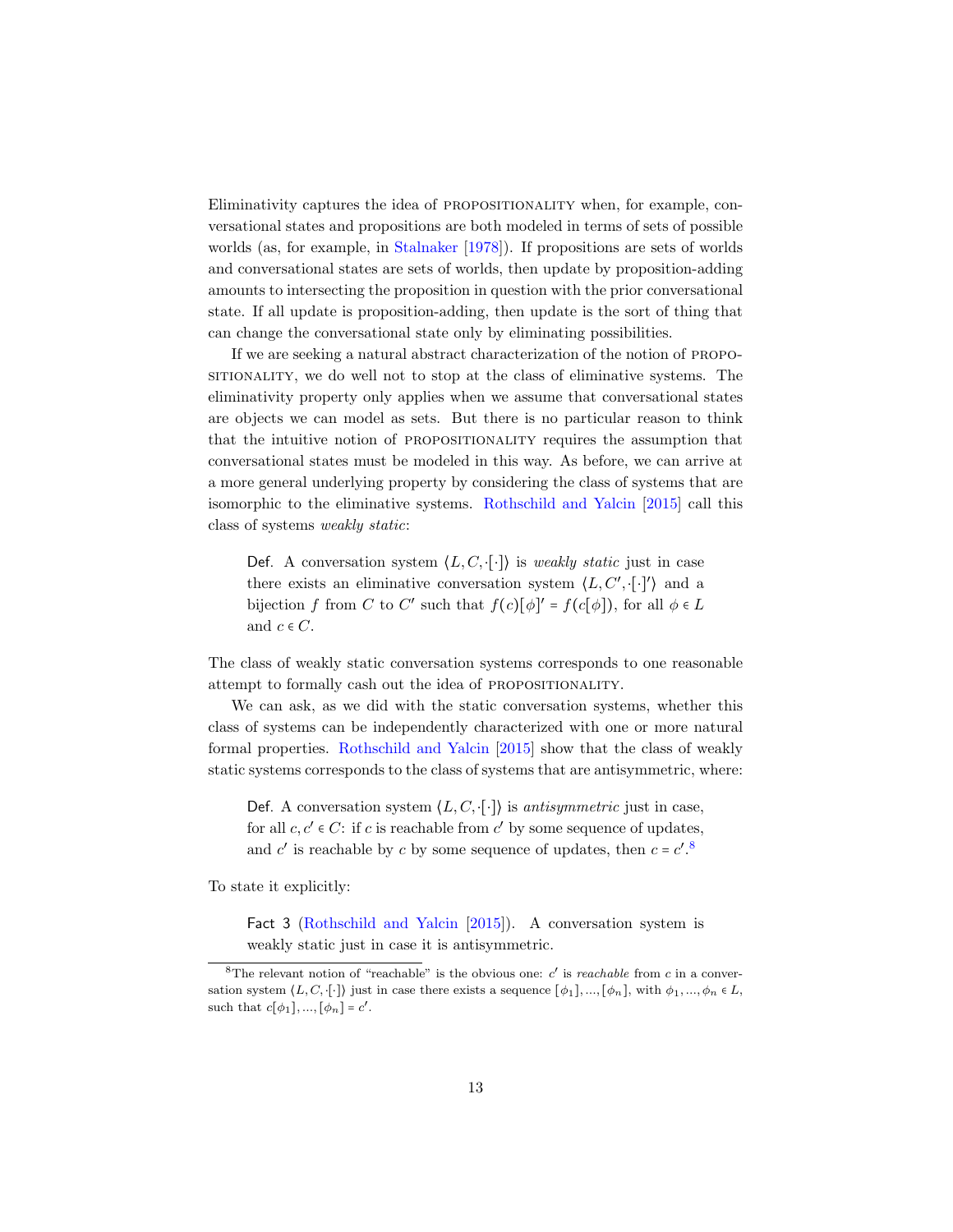The antisymmetric systems are the system where "there is no going back". This does seem to capture what is perhaps the core formal feature of propositional state, sitionally can at most add information to the conversational state, then no update is such that it will take you to a state that you have already passed. Moving back to such a state would require losing information. When update can only be proposition-adding, update can never result in information loss.

The class of weakly static systems provides another interesting boundary at the conversational systems level of description.[9](#page-13-0) When we transgress this boundary, we are not in a place where updates are all construable as propositionadding; and that is idea that many would associate with the language's having, in some interesting sense, a dynamic character.

At the beginning of the paper, we described conversation systems dynamicness like this:

Conversation systems dynamicness. The context-change potentials of the sentences of the language fragment are not each equivalent to an operation which adds a proposition to the background information of the conversation.

We are now in position to see why this was a rough first approximation. In light of the various formal distinctions we have drawn in this section, and in particular Facts 2 and 3, we can replace this with the following more refined terminology:

Weak conversation systems dynamicness. The conversation system of the language fragment is not both commutative and idempotent.

Strong conversation systems dynamicness. The conversation system of the language fragment is not antisymmetric.

Thus conversation systems dynamicness breaks down into two further subnotions. Weak conversation systems dynamicness is compatible with the possibility that propositionality is still true; what it is in tension with is the possibility that PROPOSITIONALITY and INSENSITIVITY are both true. Strong conversation systems dynamicness, by contrast, is in a basic tension with propositionality.

Our claim certainly isn't that our ways of formalizing the intuitive notions of propositionality and insensitivity at the conversation systems level are the only possible ways of doing so. We would be pleased if our discussion stimulated further inquiry into other possible formalizations.

<span id="page-13-0"></span><sup>9</sup>See [Rothschild and Yalcin](#page-26-8) [\[2015\]](#page-26-8) for some further discussion of some other distinctions that can be made at this level of description. See also [Valby](#page-27-16) [\[2015\]](#page-27-16) for additional results.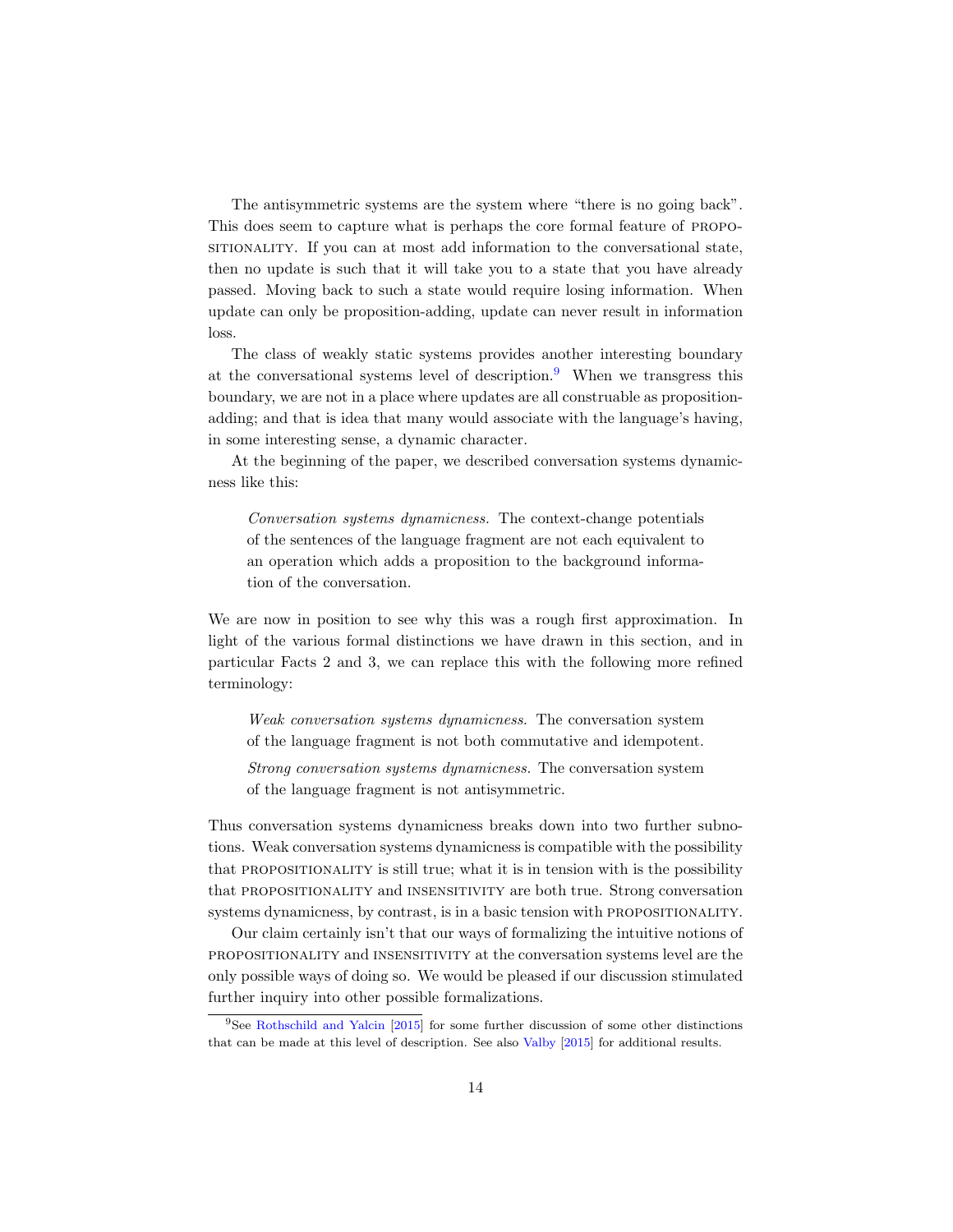### 4 Compositional dynamicness again

The conversation systems level of description might seem to provide a new angle from which to get more of a grip on the idea of compositional dynamicness. Given a conversation system for some language  $L$ , we can ask: is there a *compositional* mapping from any sentence  $\phi$  in L to its CCP  $[\phi]$  in the conversation system? In other words, can the conversation system be recovered from some compositional dynamic semantics? Here what we are asking is whether the contribution that  $\phi$  makes to the determination of the CCPs of complex expressions in which it occurs is completely captured by  $[\phi]$ . When this is true of a conversation system  $\langle L, C, \cdot | \cdot \rangle$ , the following holds:

Substitution of update equivalents. For all sentences  $\alpha, \beta, \phi \in L$ , if  $[\alpha] = [\beta]$ , then for any  $\phi$ , if  $\phi$  is a sentence with one or more occurrences of α, and  $\phi^{\alpha/\beta}$  is the result of replacing every occurrence of  $\alpha$  in  $\phi$  with  $\beta$ , then  $[\phi] = [\phi^{\alpha/\beta}]$ .

We can lay this down as a requirement on one legitimate notion of compositional dynamicness:

Substitutability. A language  $L$  admits of a compositional dynamic semantics relative to a conversation system for L only if the conversation system satisfies Substitution of update equivalents.

We will take this to be a necessary, not sufficient, condition for when a language admits of a compositional dynamic semantics.

If we looked only at examples like System 1 and System 2, we might get the impression that if we have a system equipped with a static compositional semantics, then it is always a routine matter to turn it into one with dynamic semantic values instead. This is not so. It is a substantive fact when a conversation system can be seen as induced by a compositional dynamic semantics. To see this, and to get a sense of the content of Substitutability, we can describe a system with the following properties: (i) it has a static compositional semantics; (ii) it has a dynamic conversation system; and (iii) its conversation system cannot be seen as induced by a dynamic compositional semantics for the language. Consider what we will call System 3. System 3 assumes the same language and compositional semantics as System 2, but it adopts a very different pragmatic update rule. Instead of the Assertion rule, System 3 employs the following bizarre update rule:

Strange rule. For all conversational states c and sentences  $\phi$ ,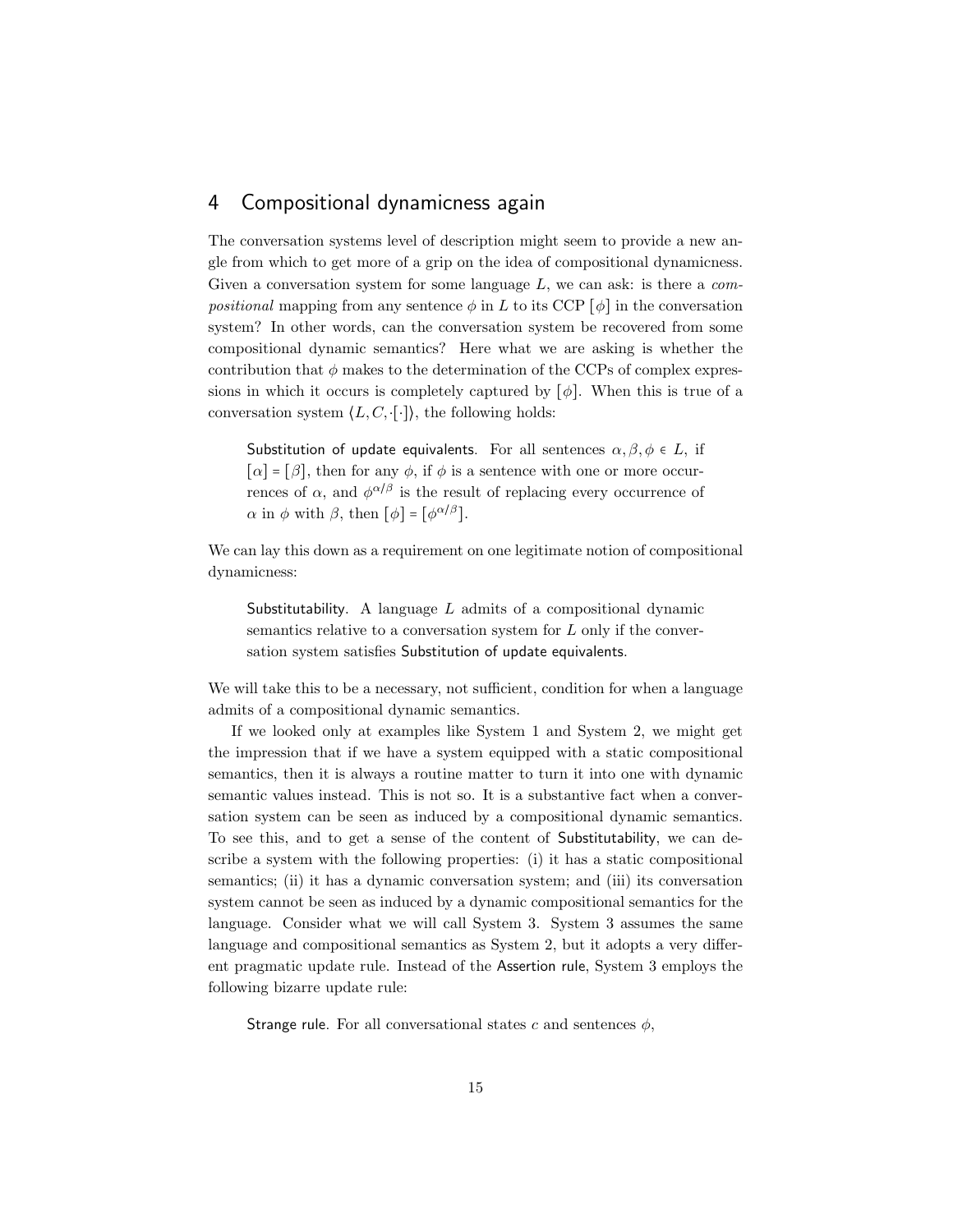$$
c[\phi] \coloneqq \begin{cases} p \text{ if } [\![\phi]\!] = q; \text{ otherwise} \\ [\![\phi]\!] \end{cases}
$$

(where p, q are some particular sets of worlds such that  $p \neq q$ .)

For notational convenience, we denote a wff and the proposition it expresses using the same symbol, with context disambiguating; thus  $p = \llbracket p \rrbracket$ ,  $q = \llbracket q \rrbracket$ , and so on. System 3 is, of course, not a plausible candidate for any fragment of natural language, but it is useful for illustrating a conceptual point. In particular, notice that in System 3,  $[p] = [q]$ , but  $[\neg p] \neq [\neg q]$ . (By the definitions, for any c,  $c[\neg p]$ is just the proposition  $\neg p$ , and  $c[\neg q]$  is just the proposition  $\neg q$ .) Accordingly, there is no function which maps  $[p]$  to  $[\neg p]$  and  $[q]$  to  $[\neg q]$ . A fortiori there is no way of thinking of negation as expressing such a function. There is no way to construe the negation symbol in this system as expressing a function which takes as its sole argument the CCP of the sentence which is its scope, and which returns as output the CCP of the whole negated sentence. This is one relatively clear sense in which compositional dynamicness can be said to fail.

System 3 is strongly dynamic in the conversation systems sense defined at the end of last section, because it is clearly not antisymmetric. Nevertheless, if compositional dynamicness is understood to require Substitutability, then System 3 does not admit of a compositional dynamic semantics. It is natural to regard the compositional semantics of the language is static. Interesting dynamics appears at the conversation systems level, owing to the strange update rule. The conversational dynamics generated by this rule cannot be moved into the compositional semantics, as the context change triggered by  $q$  cannot be identified with the compositional semantic contribution of  $q$ .

So it is a nontrivial fact when a conversation system can be matched with a dynamic semantics that generates it. Let us say that if a semantics is compositional and is such that for all  $\phi$ ,  $\llbracket \phi \rrbracket$  equals  $\llbracket \phi \rrbracket$  as the latter is defined in some conversation system  $C$ , then this semantics is at least *surface dynamic* relative to  $C$ :

Def. A compositional semantic value function  $\llbracket \cdot \rrbracket$  for a set of expressions  $E$  is *surface dynamic* relative to a conversation system  $\langle L, C, \cdot[\cdot] \rangle$ , where  $L \subseteq E$ , just in case it is compositional and  $\llbracket \phi \rrbracket = \llbracket \phi \rrbracket$ for any  $\phi \in L$ .<sup>[10](#page-15-0)</sup>

<span id="page-15-0"></span><sup>10</sup>As is familiar, there are various technical notions of "compositional". We are happy to leave this definition as a definition-schema which can be precisified using various notions of compositionality—though we of course assume that any compositional dynamic semantics satisfies Substitutability.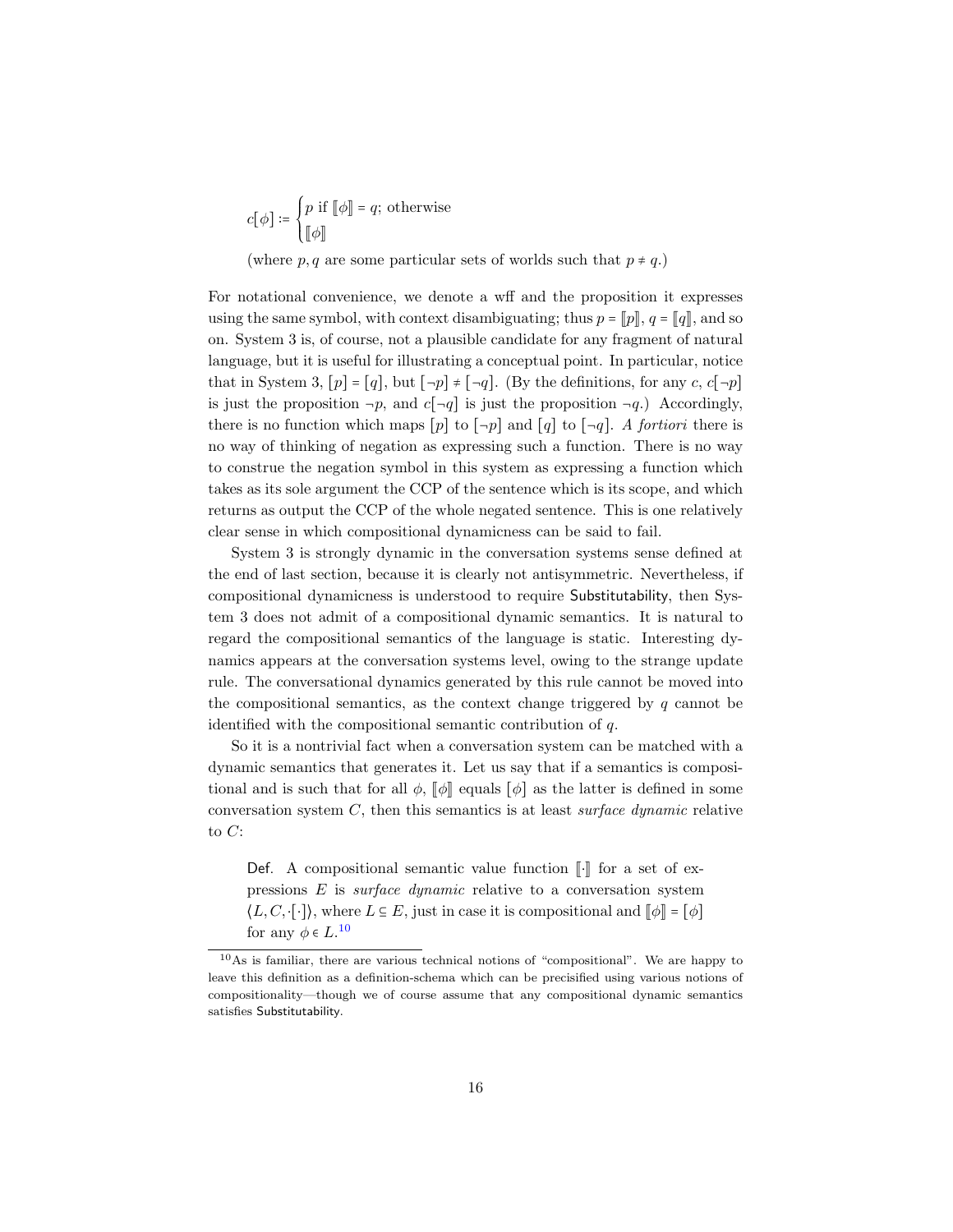System 1 is surface dynamic, whereas Systems 2 and 3 are not. We can also define a notion that separates Systems 2 and 3:

Def. A conversation system is *dynamically composable* if there exists some compositional semantics which is surface dynamic relative to it.

The conversation system of System 2 is dynamically composable (as System 1 illustrates) whereas the conversation system of System 3 is not.

Now let us pick up the thread of our earlier discussion of System 1 and 2. Recall we discussed the intuition, expressed in various places in the literature, that System 1 is only superficially dynamic. Granting that the semantics of System 1 is surface dynamic, is there some nontrivial sense in which it is merely surface dynamic? Can we frame some further notion(s) of "compositional dynamicness" relative to which this semantics is not "deeply" dynamic?

One natural thought here would be to leverage the two notions of dynamicness we have already framed at the conversation systems level. We could try saying that System 1 is dynamic, but avoidably so in a technical sense:

Def. A compositional semantics is *avoidably dynamic* relative to conversation system  $C$  iff it surface dynamic relative to  $C$  and  $C$  is strongly static.

Since any strongly static conversation system can be generated by a static compositional semantics for the language plus an Assertion-like update rule—we know this because in such systems a one-one correspondence exists between  $\lceil \phi \rceil$ and static values  $\llbracket \phi \rrbracket$ —we capture one sense in which it could be said that the compositional semantics of System 1 is not "truly dynamic": we didn't need a (surface) dynamic semantics to generate the corresponding conversation system.

Proceeding in this fashion, we can give matching definitions for when a compositional semantics is (weakly or strongly) dynamic:

Def. A compositional semantics is *weakly dynamic* relative to conversation system  $C$  iff it surface dynamic relative to  $C$  and  $C$  is not strongly static.

Def. A compositional semantics is strongly dynamic relative to conversation system  $C$  iff it surface dynamic relative to  $C$  and  $C$  is not weakly static.

On this approach, the dynamicness of a (surface dynamic) compositional semantics is dictated by the dynamicness of the conversation system it gives rise to.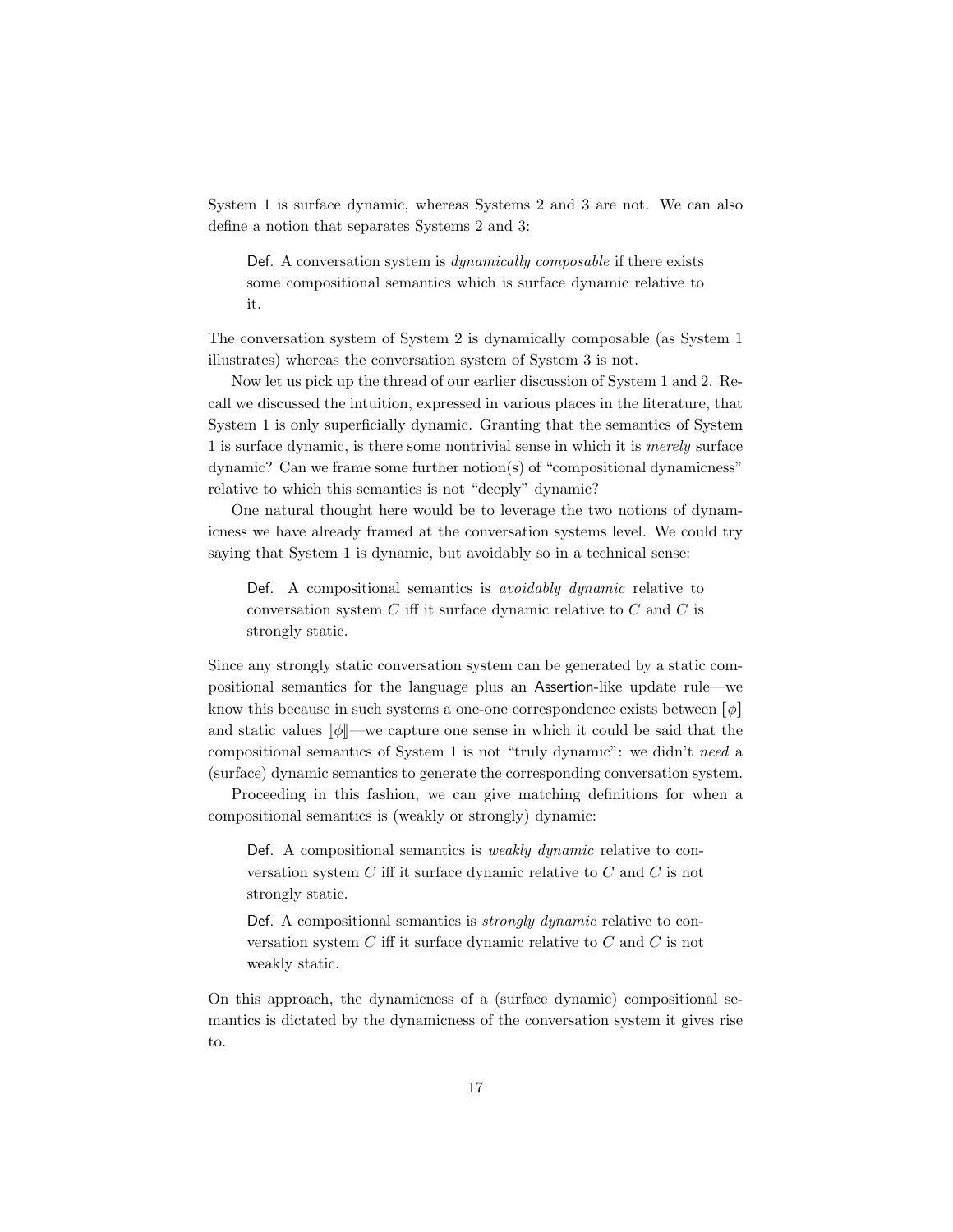These definitions of compositional dynamicness are fine as far as they go. We bring them up in order to separate them from other notions, and in order to note that they don't really go very far. If a compositional semantics is (weakly or strongly) dynamic as just defined, does it follow that its conversation system could not also be generated by some kind of package of a static semantics plus one or more pragmatic bridge principles? No, this does not follow. In System 3, we have already seen an illustration of the way that a static semantics might easily give rise to very nontrivial dynamics at the conversation systems level. It is not hard to dream up systems that fit the stereotype of a static system, and yet give rise to nontrivial conversation systems dynamicness.

Indeed, one does not have to dream up such systems; one can find them in the literature. Consider for example the following system, which most would regard as an example of a static system. The system involves a trivalent static semantics, and the matching pragmatic assertion rule reflects one standard idea about how to deploy a trivalent semantics to model presupposition.<sup>[11](#page-17-0)</sup>

#### System 4

Def. A trivalent model  $M$  for L is a pair  $\langle W, I \rangle$  where I is an interpretation function mapping propositional letters of  $L$  to functions from W into  $\{0, 1, \# \}.$ 

Def. A trivalent valuation function  $\llbracket \cdot \rrbracket_{\mathcal{M}}$  is a compositional mapping from L to functions from from  $W_{\mathcal{M}}$  into  $\{0,1,\#\}$ . (As for how the connectives are defined, it doesn't really matter for the purposes of the present point; the strong or weak Kleene semantics for connectives may be assumed, for instance.)

Def.  $\phi$  presupposes  $\psi$  iff for any w, if  $[\![\psi]\!]^w \neq 1$ , then  $[\![\phi]\!]^w = \#$ 

Def. A conversational state for M is any subset of  $W_M$  or # (the error state).

Trivalent assertion rule. For all conversational states  $c$  in  $M$  and sentences  $\phi$ ,

$$
c[\phi] \coloneqq \begin{cases} c \cap \{w : [\![\phi]\!]^w = 1\} & \text{if } c \neq \# \text{ and there is no } w \in c \text{ s.t. } [\![\phi]\!]^w = \# \\ \# \text{ otherwise} \end{cases}
$$

Such systems are clearly eliminative. Now when  $\phi$  presupposes  $\psi$ , systems like this will allow for cases where  $c[\psi][\phi] \neq \#$  whereas  $c[\phi][\psi] = \#$ . Thus

<span id="page-17-0"></span> $11$ The assertion rule for trivalent formulas is from [Stalnaker](#page-27-17) [\[1973\]](#page-27-17). For discussion of the trivalent approach to presupposition see [Peters](#page-26-15) [\[1979\]](#page-26-15), [Beaver and Krahmer](#page-24-9) [\[2001\]](#page-24-9), and [Fox](#page-25-12) [\[2008\]](#page-25-12).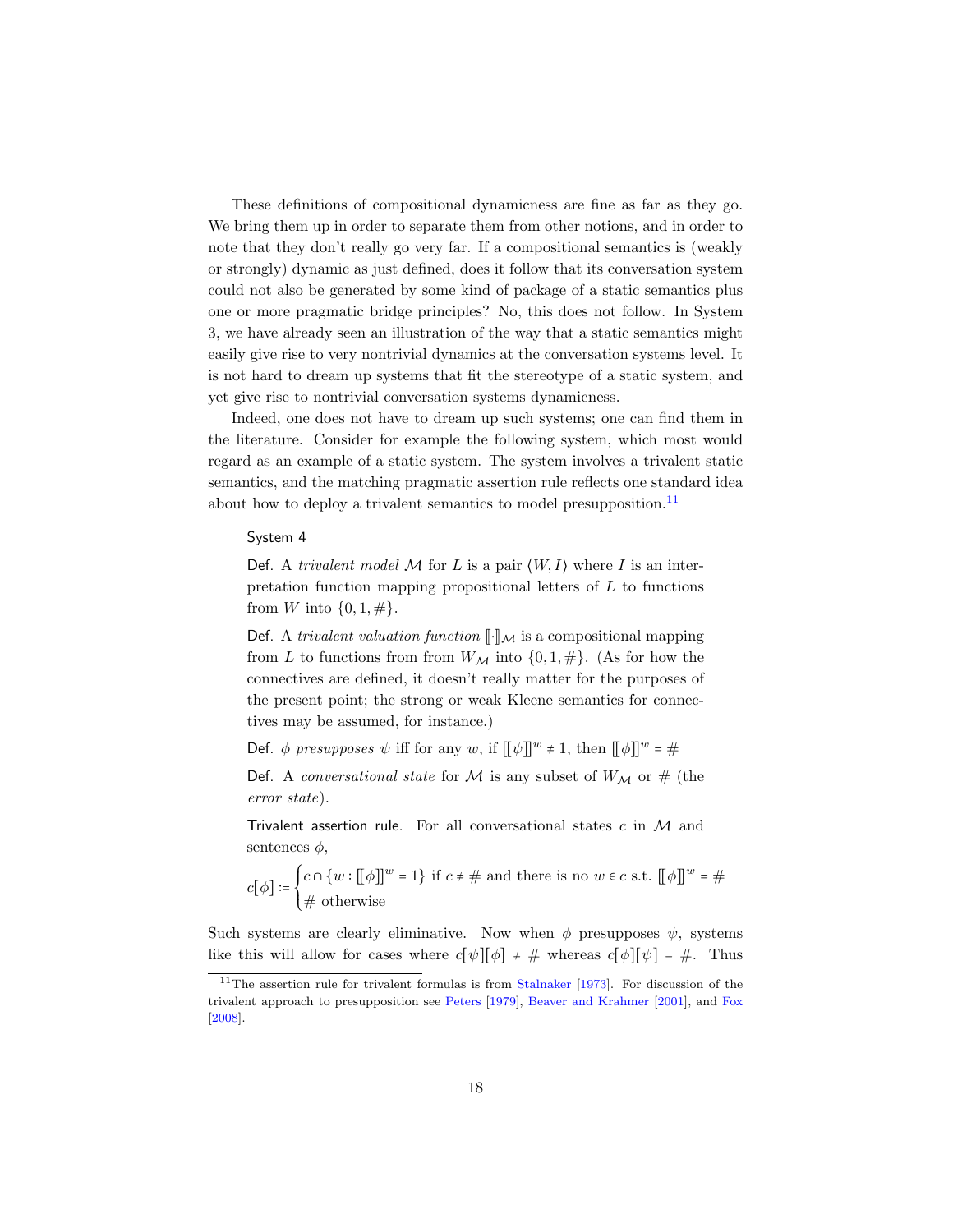the conversation system associated with this kind of approach is not generally commutative. This sort of system is thus generally only weakly static.

Observe further that the trivalent assertion rule is a one-to-one mapping from trivalent semantic values to CCPs. So we can be assured that the conversation system of System 4 could be generated by a weakly dynamic semantics.

What is the larger lesson here? The lesson is that if a compositional semantics is dynamic in one of the senses defined above, it does not follow that a dynamic semantics is unavoidable (i.e., that we couldn't have given a compositional static semantics combined with an assertion rule that induces the same conversation system).<sup>[12](#page-18-0)</sup> But recall that the alleged worry about System 1 was that it was not unavoidably dynamic—hence not "truly" dynamic. If that really was a worry for the idea of identifying compositional dynamicness with mere surface dynamicness, then this worry also afflicts the definitions of compositional dynamicness supplied above. These definitions do not capture the idea of a conversation system which is such that it can only be compositionally induced by a semantics which is dynamic in shape—that is, whose only matching compositional semantics is surface dynamic. (Thus our definition of "avoidably dynamic" fails to fully live up to its name.) We might call such systems (if they exist) essentially dynamic. If there were clear examples of fragments of natural language having this property, it would be a powerful form of argument for dynamic approaches to compositional semantics. But it seems to us that the relevant technical notion of "essentially dynamic" is elusive. Our aim has been to draw this out.

One overall reaction to this state of affairs is deflationary: perhaps there just is no interesting notion of compositional dynamicness going beyond surface dynamic. A second reaction is to keep looking. As noted earlier, it may be possible to define an interesting notion of compositional dynamicness in terms of the concept of a local context: the idea might be that a truly dynamic compositional semantics is one that makes essential use of local contexts. The challenge for this kind of characterization is (at least) to formally clarify the relevant notions of "essential use" and "local context".

Meanwhile, we should like to criticize one kind of motivation for seeking an interesting characterization of when compositional dynamicness is absolutely needed. It is sometimes assumed that static semantics has some sort of presumptive status, that we should resort to a dynamic semantics only if we must—if we can find no way to state a static alternative covering the same data. This viewpoint encourages the question: how do we tell when compositional dynamicness

<span id="page-18-0"></span> $12$  For another example, consider the superficially static approach to epistemic modals given in [Yalcin](#page-28-0) [\[2007\]](#page-28-0), which gives rise to basically the same kind of conversation system as that generated by the weakly dynamic semantics of [Veltman](#page-27-7) [\[1996\]](#page-27-7).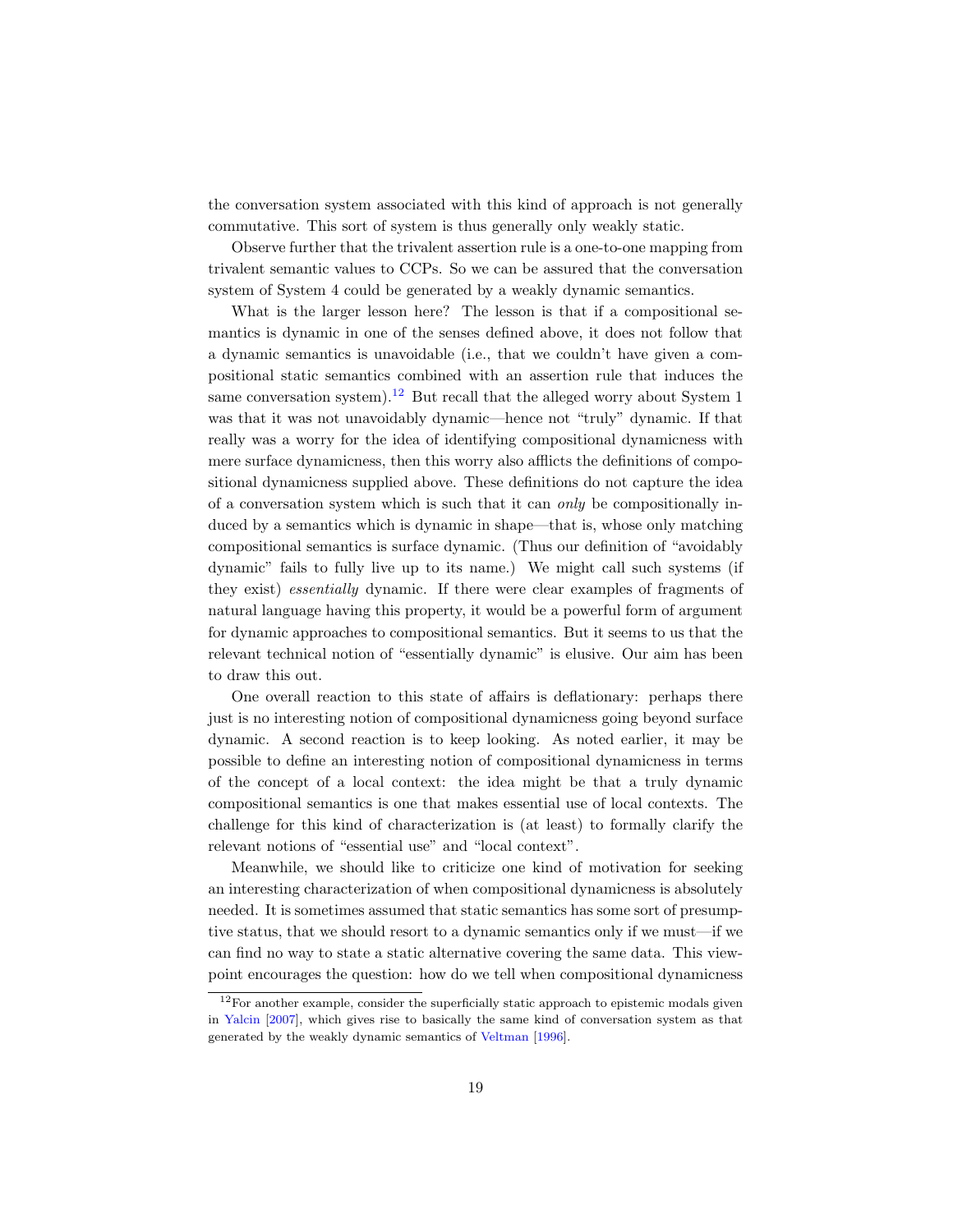is absolutely needed? While this question may or may not have an interesting answer, it is far from clear what would motivate the background viewpoint. We can discern no sense in which static approaches to meaning and communication are ceteris paribus simpler, in some way that would accord them presumptive status.

#### 5 Discourse dynamicness

Even if we consider a language that is equipped with a static, truth-conditional semantics and a static conversation system—say, a system in the general shape of System 2 above—there is still room for another kind of dynamicness to emerge. This is what we call *discourse* dynamicness:

Discourse dynamicness. The truth-conditions associated with a discourse as a whole cannot always be understood as the result of first associating the sentential parts of the discourse with truth-conditions and then combining these truth-conditions.

Discourse dynamicness has to do with the way that conversational states are mapped to truth-conditions. The simplest possible mapping between a conversational state and its truth-conditions is the one assumed by Stalnaker [\(Stalnaker](#page-27-18) [\[1975,](#page-27-18) [1978\]](#page-27-1)): on his view, conversational states just are truth-conditions; the mapping is the identity function. But most dynamic systems we find in the literature build more structure into conversational states than just truth-conditions. That means there is a gap between conversational states and their associated truth-conditions. A kind of dynamicness can emerge owing to this gap.

Discussions of (what we are calling) conversation systems usually involve some particular idea about how conversational states are supposed to be mapped to their truth-conditions. We can make this component of the story explicit. Suppose  $\langle L, C, \cdot [\cdot] \rangle$  is a conversation system. Consider a function t from C into  $\mathcal{P}(W)$ , where intuitively, t maps states in C to their truth-conditions:  $t(c)$ is the way the world is, according to conversational state  $c$ . Call a pair of a conversational state together with a function from its states to truth-conditions an extended conversation system. Our terminology from earlier carries over straightforwardly: an extended conversation system is strongly (weakly) static just in case it extends a strongly (weakly) static conversation system.

Any extended conversation system  $\langle L, C, \cdot[\cdot], t \rangle$  induces an object we can call its truth-conditional counterpart:

Def. Given an extended conversation system  $\langle L, C, \cdot[\cdot], t \rangle$ , its truthconditional counterpart is the triple  $\langle L, P, R \rangle$ , where  $P = \{t(c) : c \in \mathbb{R}^d : |f| \leq c \}$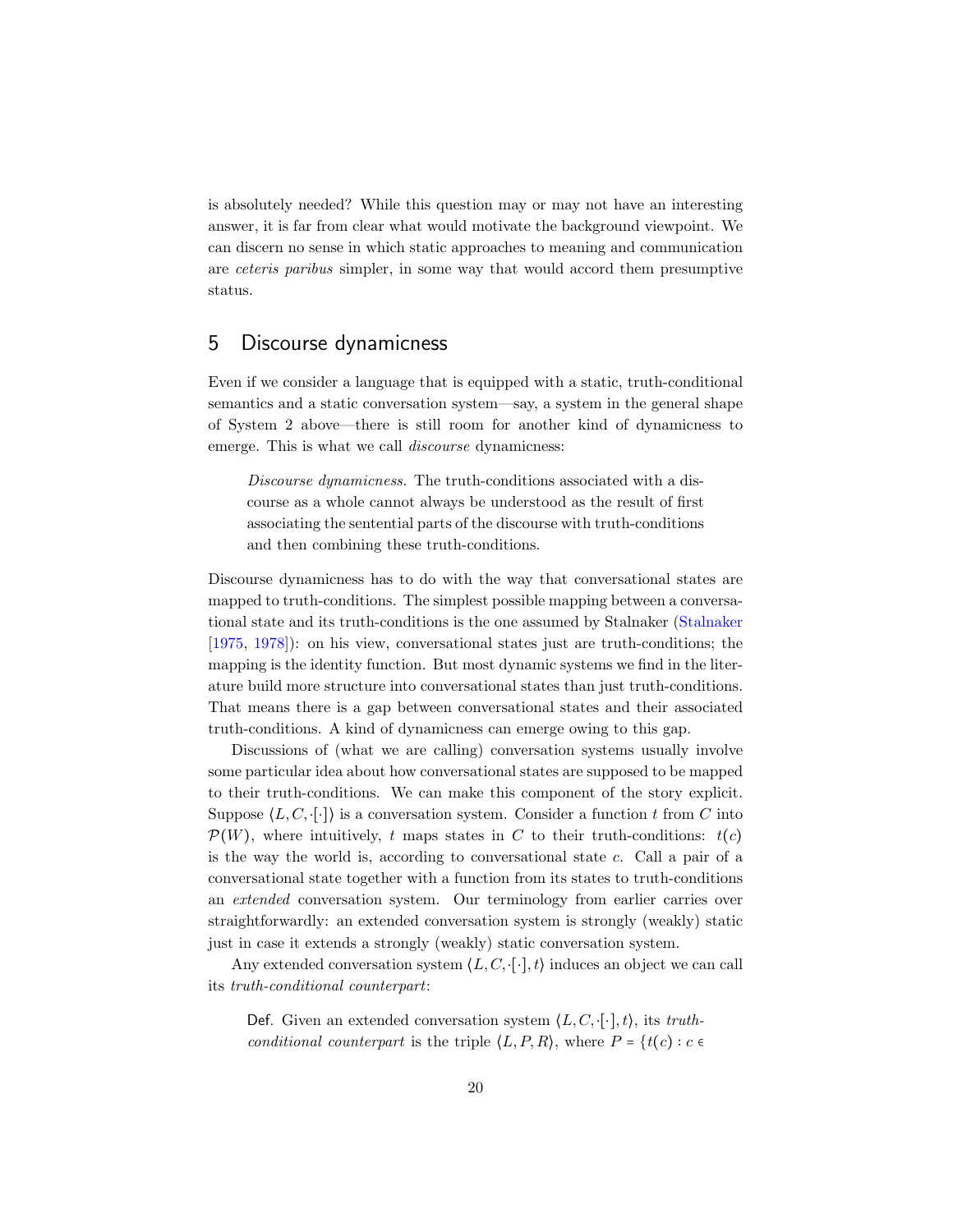C, and where R is a function which takes any  $\phi \in L$  to a relation on P such that for all  $p, q \in P$ ,  $R^{\phi}(p,q)$  iff for some  $c, c' \in C$ :  $t(c) = p$ ,  $t(c') = q$  and  $c' = c[\phi]$ .

If, given some extended conversation system, you can get from state  $c$  to state  $c'$  by updating with  $[\phi]$ , then its truth-conditional counterpart will contain states p and q such that p is the truth-condition for c, q is the truth condition for c', and p and q are  $R^{\phi}$ -related. The truth-conditional counterpart of a conversation system is a way of capturing the system's dynamics from a purely truth-conditional point of view.

The truth-conditional counterpart of an extended conversation system is not necessarily a conversation system itself.  $R^{\phi}$  is a relation, and may not be a function. Only when it is a function (for any  $\phi$  in the relevant L) is it the case that the truth-conditional counterpart is itself a conversation system. If you have an extended conversation system in which there exist distinct states c, c' such that  $t(c) = t(c')$  but  $t(c[\phi]) \neq t(c'[\phi])$ , then the truth-conditional counterpart of this system is not a conversation system itself, because there will be more than one set of truth-conditions p such that  $R^{\phi}(t(c), p)$ . Within such a counterpart system we cannot think of  $\phi$  as updating  $t(c)$  to yield a unique new state; rather there is more than one state it is update-related to. This reflects the obvious fact that if the updates in your extended conversation system can be sensitive to more about a conversational state than just its truth-conditions, the update dynamics of the system won't be fully captured by its truth-conditional counterpart.

Related to this, an elementary fact is the following:

Fact 4. If an extended conversation system is static, it does not follow that its truth-conditional counterpart is a static conversation system.

This is to say that even if you have a static compositional semantics and a static conversational system, it may nevertheless be the case that you cannot construe the truth-conditions of any given conversational state as determinable in a simple additive way, that is, by associating each item of the discourse with truth-conditions, associating the starting conversational state with truthconditions, and then simply conjoining these truth-conditions.

We can illustrate by example. Consider System 4. The language is very simple: it contains only the atomic fragment At of the language of predicate logic, excluding the use of constant terms. So we have only things like  $Fxy, Gz$ , and so on. In particular we have a stock of variables  $\{x_1, x_2...\}$ , and for every  $m \in \mathbb{N}$ , a set  $\{F_1^m, F_2^m...\}$  of m-place predicates. We associate predicates with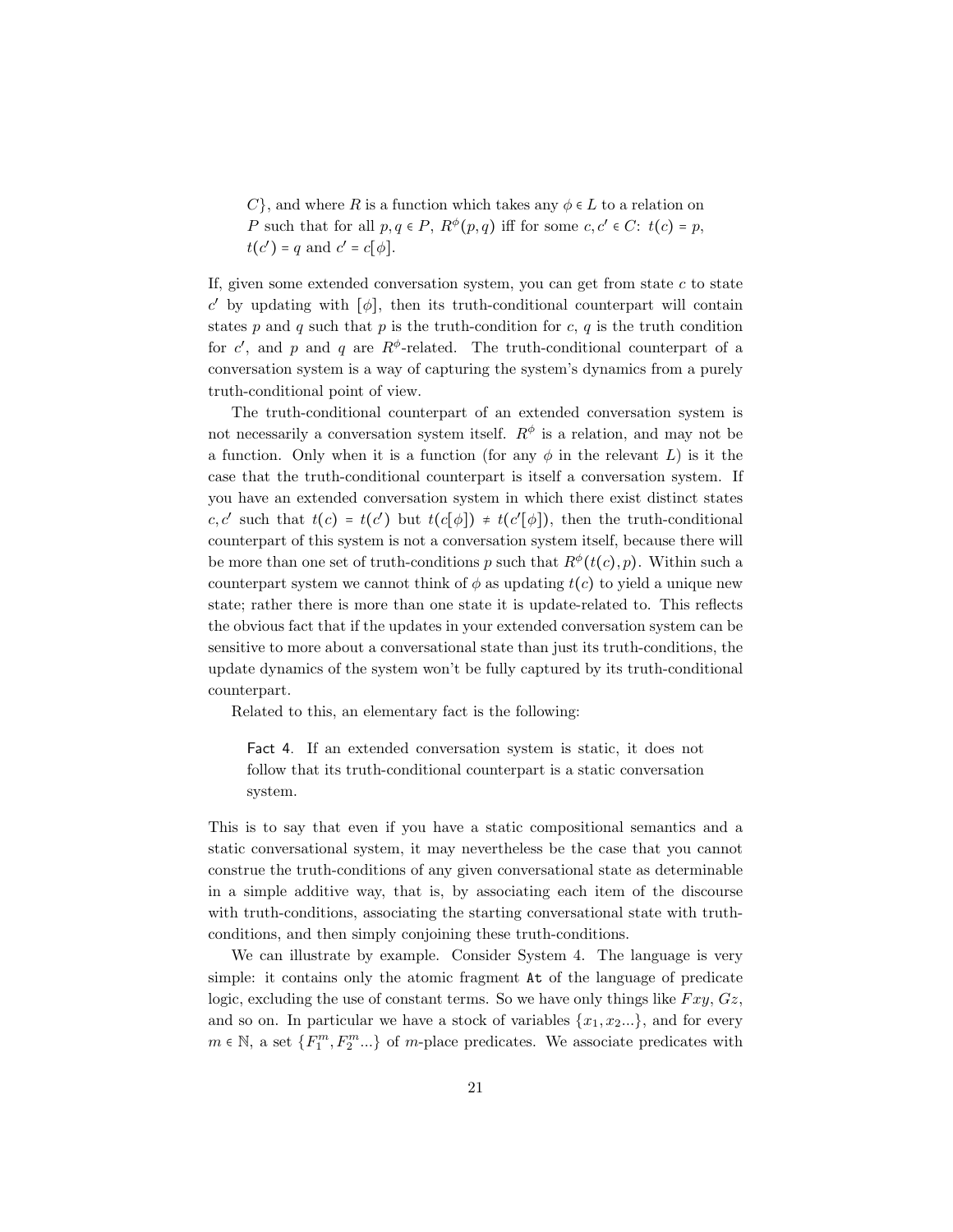intensions in the style familiar from quantified modal logic. A model  $M$  for for the language is a tuple  $\langle W, D, \mathcal{I} \rangle$  where: W is a non-empty set of *possible worlds*; D is a domain of possible individuals;  $\mathcal I$  is an interpretation function taking a predicate  $\mathcal{F}_i^k$  and world  $w \in W$  to a (possibly empty) set of k-tuples of objects from D. A variable assignment g maps each variable  $x_i$  to some  $g(x_i) \in D$ .

Now choosing some particular model, the semantics maps sentences of At to sets of assignment-world pairs in the model, as follows:

$$
[\![\mathcal{F}_i^k(x_1, ..., x_k)]\!] = \{ \langle g, w \rangle : \langle g(x_1), ..., g(x_k) \rangle \in V(\mathcal{F}_i^k, w) \}
$$

We assume that conversational states in System 4 are also modeled by sets of assignment-world pairs (from the same model). Let  $K$  be the set of such states. We assume update works exactly in the style of the Assertion rule from System 2:

Assertion rule. For all  $\phi \in At$ ,  $[\phi]$  is defined as follows: for all conversational states  $c \in H$ ,  $c[\phi] \coloneqq c \cap [\phi]$ .

So the conversational state of System 4 is  $\langle \text{At}, K, \cdot[\cdot] \rangle$ . Obviously System 4 is strongly static in the technical sense. Now consider the following mapping  $t$ from conversational states in  $H$  to their truth-conditions (i.e., to sets of worlds in the model  $H$  is based on):

 $t(c) = \{w : \text{there is some } g \text{ such that } \langle g, w \rangle \in c\}$ 

This kind of mapping from conversational states to truth-conditions is familiar in the literature (cf. [Heim](#page-25-1) [\[1982\]](#page-25-1), [Groenendijk and Stokhof](#page-25-13) [\[1991b\]](#page-25-13)).

Now it is not hard to see that the truth-conditional counterpart of  $\langle \text{At}, K, \cdot, \cdot \rangle$ , t is not even a conversation system, let alone a static conversation system. We can give a concrete illustration. Suppose we consider an initial conversational state  $c<sub>o</sub>$  containing four assignment-world pairs:

$$
c_0 = \{ \langle g_1, w_1 \rangle, \langle g_1, w_2 \rangle, \langle g_2, w_1 \rangle, \langle g_2, w_2 \rangle \}
$$

We consider two objects a and b that exist in both  $w_1$  and  $w_2$ . Relative to  $w_1$ , only  $a$  is in the extension of predicates  $F$  and  $H$ , and only  $b$  is in the extension of G. Relative to  $w_2$ , only a is in the extension of predicates G and H, and only b is in the extension of F. Furthermore,  $g_1(x) = a$ , and  $g_2(x) = b$ .

Now what we want to examine is the way the truth-conditions of the conversational state evolve under the impact of different discourses. In particular, let us compare  $c_0[Fx][Hx]$  and  $c_0[Gx][Hx]$ . It helps to have a diagram: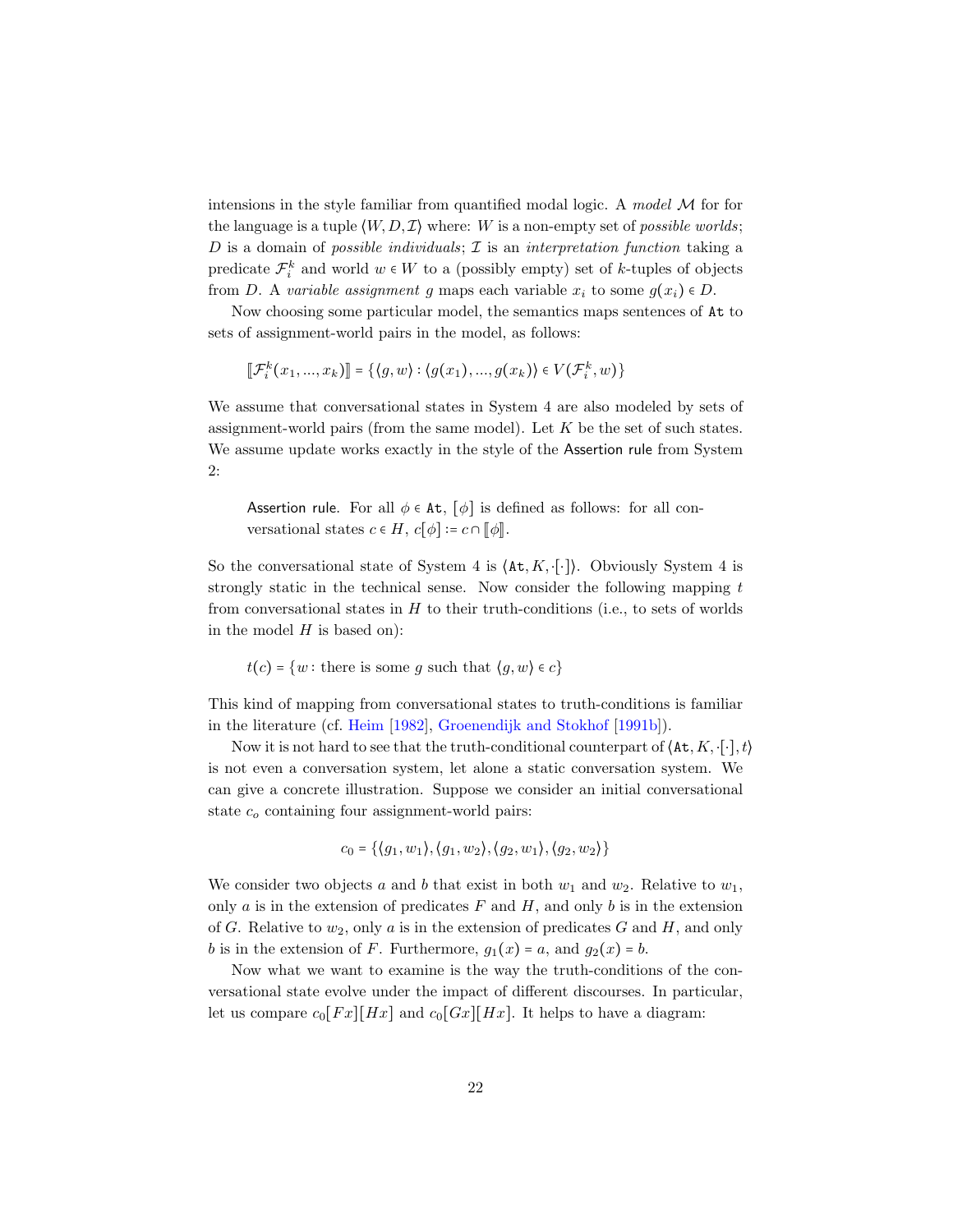

Figure 1: Discourse dynamics despite a static conversation system.

The graph above the horizontal line in Figure 1 depicts the relevant fragment of the conversation system for System 4. The two arrows out of  $c_0$  take you to the state as updated by  $[Fx]$  and by  $[Gx]$ , respectively, and the arrows out these resulting states each take you to their respective updates on  $[Hx]$ . The graph below the horizontal line depicts the relevant fragment of the truth-conditional counterpart for System 4. The states in this graph are truth-conditions (sets of worlds). The dotted lines from states in System 4 to truth-conditions correspond exactly to the function t in the extended conversation system  $\langle \texttt{At}, K, [\cdot], t \rangle$ . The dashed arrows between the truth-conditional counterpart states correspond to the relation  $R^{Hx}$ .

Notice that the truth-conditions of the states  $c_0$ ,  $c_0[Fx]$ , and  $c_0[Gx]$  are the same: these distinct states each leave open exactly the same possible worlds. They differ only in the range of variable assignments each world left open is paired with. But that difference makes for difference in the way that these states are apt to be updated by  $[Hx]$ ; and that difference in turn affects the truthconditions of the resulting updates. The key fact here is that although  $c_0[Fx]$ and  $c_0[Gx]$  have the same truth-conditions,  $c_0[Fx][Hx]$  and  $c_0[Gx][Hx]$  have different truth-conditions. (The state  $c_0[Fx][Hx]$  calls for there being a single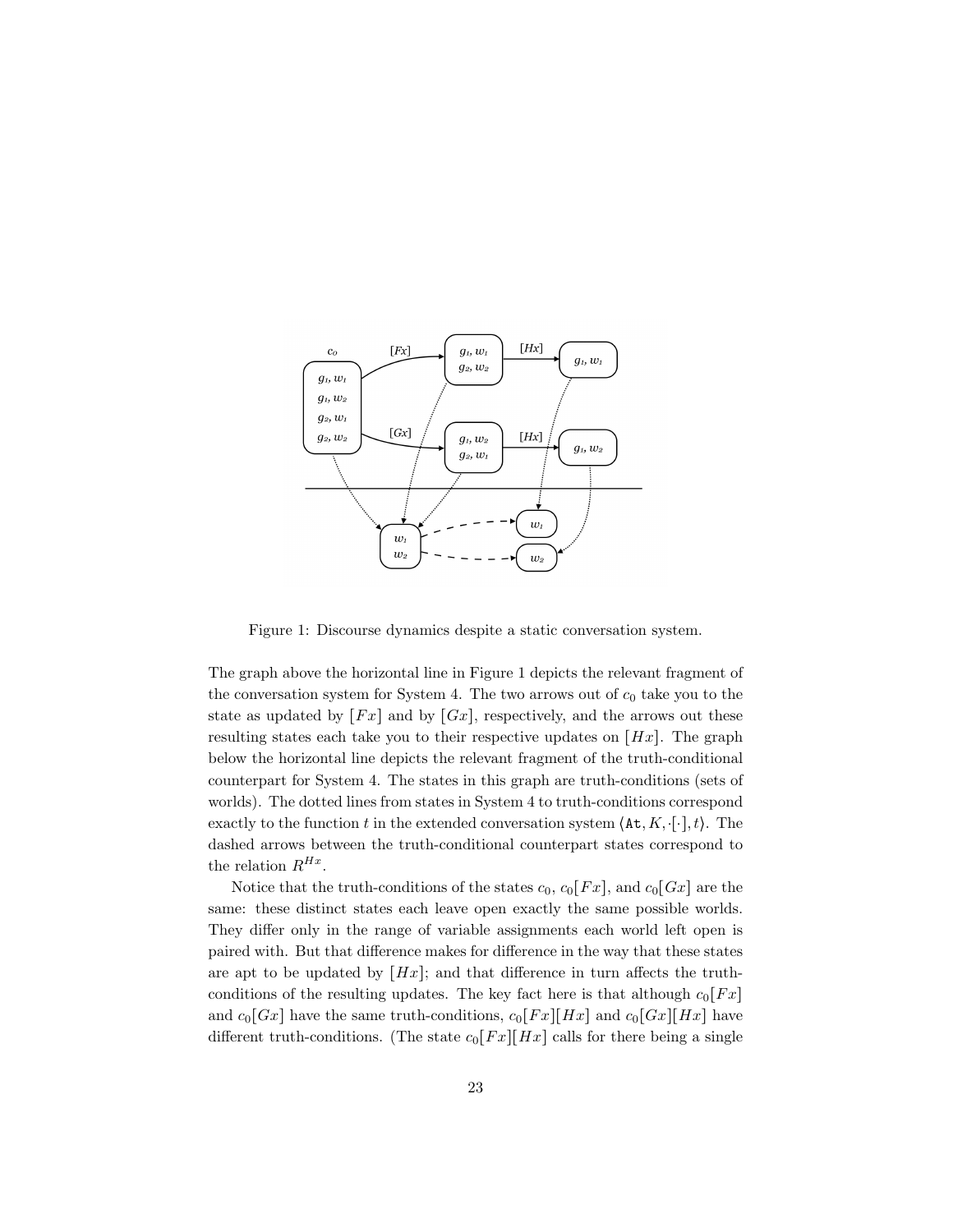thing that's both F and H—only  $w_1$  fits that bill—whereas  $c_0[Gx][Hx]$  calls for there being a single thing that's both G and  $H$ —only  $w_2$  fits that bill.) Although the update  $[Hz]$  can be thought of as simply intersecting the input conversational state with a certain set of assignment-world pairs, the effect of  $Hx$ on the truth-conditions of an input conversational state cannot be understood in this way. The effect that  $Hx$  has on the truth-conditions of a conversational state depends on features of the input state other than its truth-conditions—it turns on what possible values for variables remain available for each world still left open.

The point here is trivial from a formal point of view, but it has some conceptual importance. For it highlights an important way in which the truthconditions of a discourse might fail to be a simple sum of the truth-conditions of its component parts—even if the semantics of the language is static in shape, and even the conversation system is strongly static in the technical sense (commutative and idempotent).

Dynamic views are sometimes motivated by an idea [Yalcin](#page-28-4) [\[2012a\]](#page-28-4) calls discourse primacy:

Discourse primacy. It is fundamentally entirely discourses that have truth-conditions (or more broadly, informational content). Individual sentences have truth-conditions in at best a derivative sense, insofar as they have some potential to impact the truth-conditions of a discourse.

What we have just observed is that this thesis is quite compatible with a static conception of meaning.

#### 6 Conclusion

Our aim has been to tease apart notions of dynamicness at the compositional, conversation systems, and discourse levels of description. The notions of compositional dynamicness and of discourse dynamicness seem to us particularly under-explored.

A key fact that the preceding helps to clarify and bring into focus is the fact that one can in principle maintain a static compositional semantics compatible with robust conversational systems-level dynamicness and compatible with robust discourse-level dynamicness. Thus if we find linguistic evidence that suggests conversation systems-level or discourse-level dynamicness is present in some fragment of natural language, we cannot necessarily leap to the conclusion that a dynamic compositional semantics is necessary.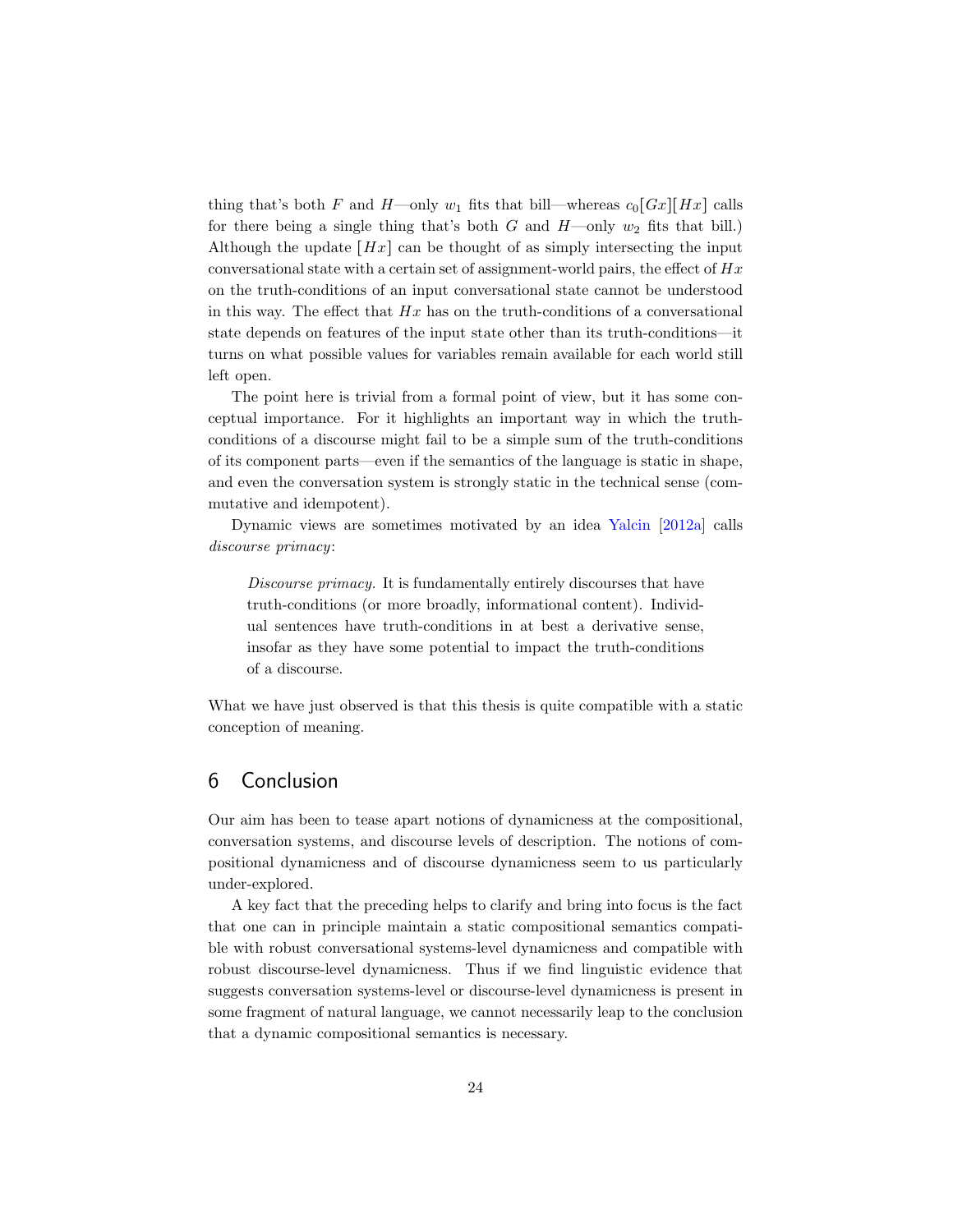On the other hand, we also don't see much reason to suppose that a dynamic semantics should be given only when it is unavoidable. First, as we have noted, it is unclear whether we can make any technical sense of the relevant notion of "unavoidable". Second, it is anyway unclear why unavoidability should be the standard—that is, why there should be some kind of presumption against a dynamic approach. If the preceding brings anything out, it is that systems based on canonically static semantics can in fact be very powerful. They do not represent some kind of austere, minimal starting point as compared to dynamic approaches. We have yet to make out any interesting sense in which a static semantics-based approach could be called the simpler hypothesis, in a way that would accord such approaches presumptive status.<sup>[13](#page-24-10)</sup> Static approaches are certainly more traditional and familiar, but whether they are simpler is a very different matter.

## References

- <span id="page-24-4"></span>Maria Aloni. Quantification Under Conceptual Covers. PhD thesis, University of Amsterdam, 2001.
- <span id="page-24-0"></span>David Beaver. Presupposition and Assertion in Dynamic Semantics. Studies in Logic, Language and Information. CSLI Publications, 2001.
- <span id="page-24-1"></span>David Beaver. As brief as possible (but no briefer). Theoretical Linguistics, 34(3): 213–228, 2008. ISSN 0301-4428.
- <span id="page-24-2"></span>David Beaver and Bart Geurts. Presupposition. In Edward N. Zalta, editor, The Stanford Encyclopedia of Philosophy. Winter 2014 edition, 2014.
- <span id="page-24-9"></span>David Beaver and Emiel Krahmer. A partial account of presupposition projection. Journal of Logic, Language and Information, 10:147–182, 2001.
- <span id="page-24-7"></span>Maria Bittner. Time and modality without tenses or modals. In Renate Musan and Monika Rathert, editors, Tense across Languages, pages 147–188. Niemeyer, 2011.
- <span id="page-24-5"></span>Justin Bledin. Logic informed. Mind, 130(490):277–316, 2014.
- <span id="page-24-8"></span>Paul Dekker. Dynamic Semantics. Springer, Dordrecht, Netherlands, 2012.
- <span id="page-24-6"></span>Josh Dever. The revenge of the semantics-pragmatics distinction. Philosophical Perspectives, 27(1):104–144, 2013.
- <span id="page-24-3"></span>Kai von Fintel. Counterfactuals in a dynamic context. In Ken Kenstowicz, editor, Ken Hale: A Life in Language, pages 123–152. MIT Press, Cambridge, MA, 2001.

<span id="page-24-10"></span><sup>13</sup>Indeed, dynamic approaches operate under a constraint that static approaches don't, namely that the CCPs of sentences be compositional; thus one could imagine a case in the opposite direction, for the thesis that a dynamic approaches have presumptive status.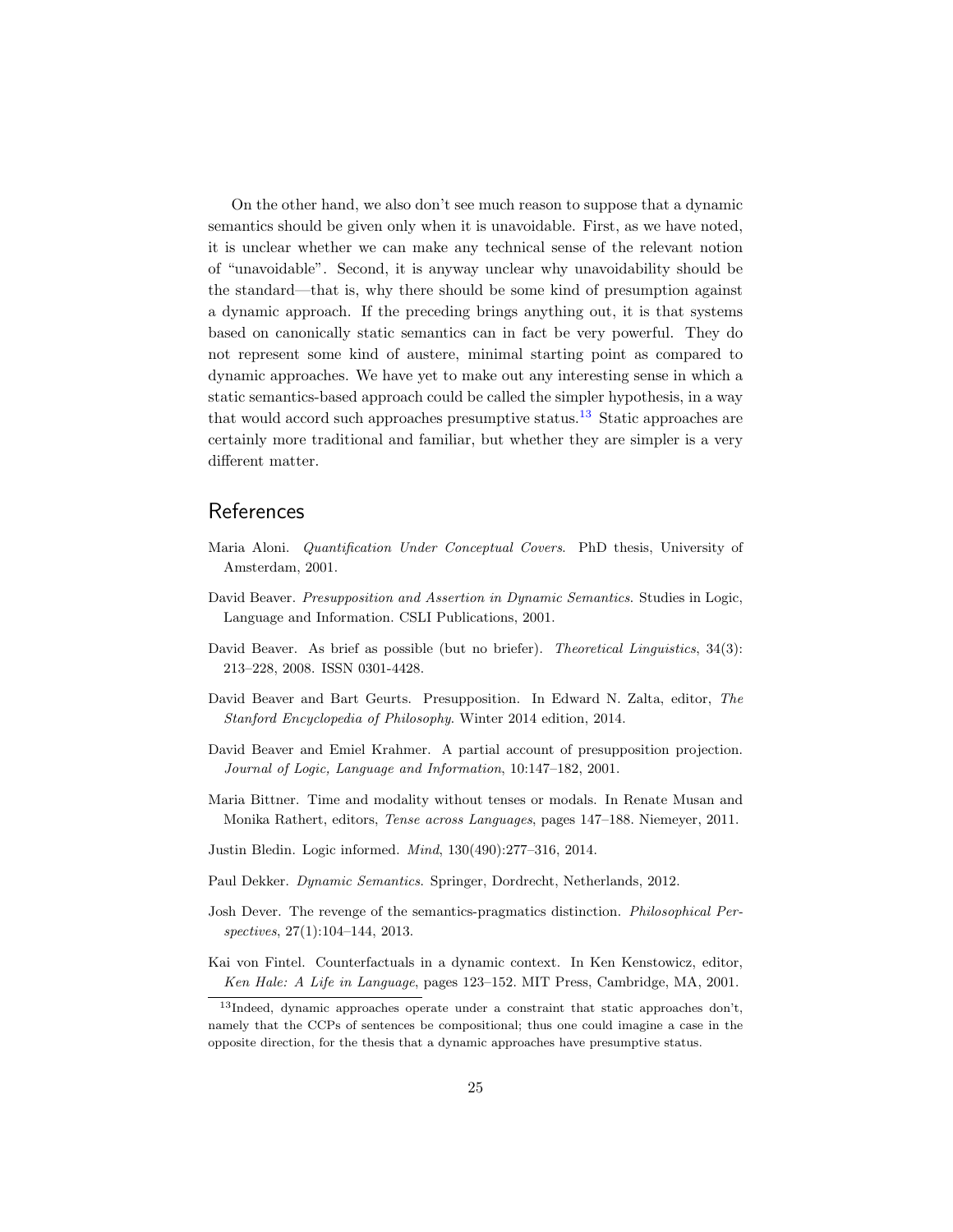- <span id="page-25-6"></span>Kai von Fintel and Anthony Gillies. An opinionated guide to epistemic modality. In Tamar Gendler and John Hawthorne, editors, Oxford Studies in Epistemology, volume 2, pages 32–62. Oxford University Press, Oxford, 2007.
- <span id="page-25-12"></span>Danny Fox. Two short notes on Schlenker's theory of presupposition projection. Theoretical Linguistics, 34:237–252, 2008. doi: 10.1515/THLI.2008.016.
- <span id="page-25-3"></span>Gerald Gazdar. Pragmatics: Implicature, Presupposition and Logical Form. Academic Press, 1979. ISBN 0122784502.
- <span id="page-25-5"></span>Anthony Gillies. Epistemic conditionals and conditional epistemics.  $No\hat{u}$ ,  $38(4):585-$ 616, 2004.
- <span id="page-25-4"></span>Anthony Gillies. Counterfactual scorekeeping. Linguistics and Philosophy, 30(3):329– 360, 2007.
- <span id="page-25-7"></span>Jeroen Groenendijk. The logic of interrogation. In Tanya Matthews and Devon Strolovitch, editors, Semantics and Linguistic Theory IX, pages 109–126, 1999.
- <span id="page-25-11"></span>Jeroen Groenendijk and Martin Stokhof. Context and information in dynamic semantics. In Working Models of Human Perception, pages 457–486. Academic Press, 1989.
- <span id="page-25-10"></span>Jeroen Groenendijk and Martin Stokhof. Two theories of dynamic semantics. In Logics in AI, volume 478 of Lectures Notes in Computer Science, pages 55–64. Springer, Berlin, 1991a.
- <span id="page-25-13"></span>Jeroen Groenendijk and Martin Stokhof. Dynamic predicate logic. Linguistics and Philosophy, 14(1):39–100, 1991b.
- <span id="page-25-8"></span>Jeroen Groenendijk, Martin Stokhof, and Frank Veltman. Coreference and modality. In Shalom Lappin, editor, Handbook of Contemporary Semantic Theory, pages 179– 213. Blackwell, 1996.
- <span id="page-25-2"></span>Charles L. Hamblin. Mathematical models of dialogue. Theoria, 37(2):130–155, 1971. ISSN 1755-2567.
- <span id="page-25-1"></span>Irene Heim. The Semantics of Definite and Indefinite Noun Phrases. PhD thesis, University of Massachusetts, 1982.
- <span id="page-25-0"></span>Hans Kamp. A theory of truth and semantic representation. In Jeroen A. Groenendijk, Theo Janssen, and Martin Stokhof, editors, Formal Methods in the Study of Language, pages 277–322. Mathematisch Centrum, University of Amsterdam, Amsterdam, 1981.
- <span id="page-25-9"></span>David Kaplan. Demonstratives. In Joseph Almog, John Perry, and Howard Wettstein, editors, Themes from Kaplan, pages 481–563. Oxford University Press, Oxford, 1977/1989.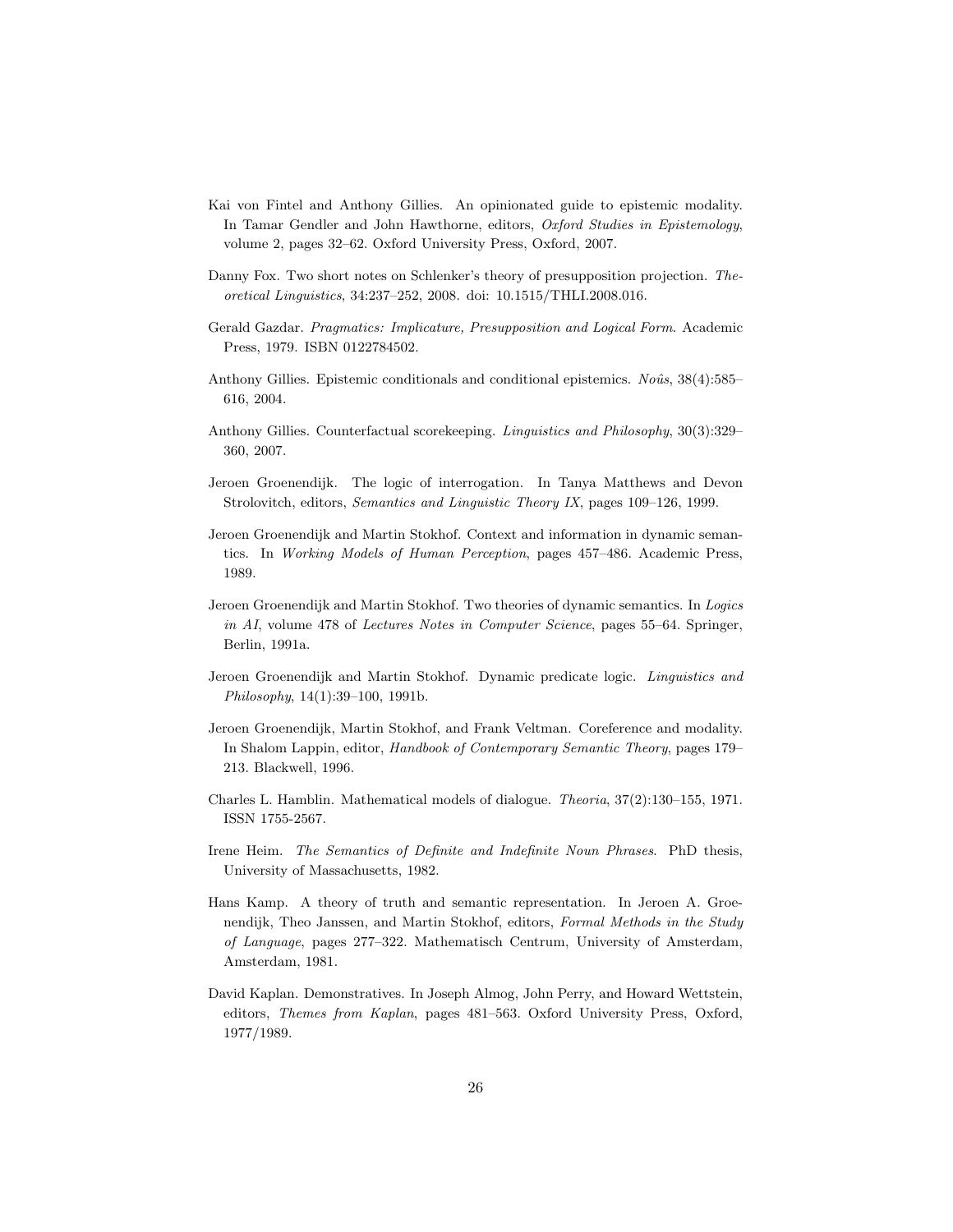- <span id="page-26-0"></span>Lauri Karttunen. Discourse referents. In Proceedings of the 1969 Conference on Computational Linguistics, pages 1–38. Association for Computational Linguistics, 1969.
- <span id="page-26-1"></span>Lauri Karttunen. Presupposition and linguistic context. Theoretical Linguistics, 1 (1-3):181–194, 1974. ISSN 0301-4428.
- <span id="page-26-5"></span>Niko Kolodny and John MacFarlane. Ifs and oughts. Journal of Philosophy, CVII(3): 115–43, March 2010.
- <span id="page-26-12"></span>David K. Lewis. General semantics. Synthese, 22(1-2):18–67, 1970.
- <span id="page-26-2"></span>David K. Lewis. Scorekeeping in a language game. Journal of Philosophical Logic, 8 (1):339–59, 1979.
- <span id="page-26-6"></span>Karen Lewis. Discourse dynamics, pragmatics, and indefinites. Philosophical Studies, 158(2):313–342, 2012.
- <span id="page-26-7"></span>Karen Lewis. Do we need dynamic semantics? In Alexis Burgess and Brett Sherman, editors, Metasemantics: New Essays on the Foundations of Meaning, pages 231–258. Oxford University Press, 2014.
- <span id="page-26-13"></span>Richard Montague. The proper treatment of quantification in ordinary English. In J. Hintikka, J. Moravcsik, and P. Suppes, editors, Approaches to Natural Language: Proceedings of the 1970 Stanford Workshop on Grammar and Semantics, pages 221– 42. D. Reidel, 1973.
- <span id="page-26-4"></span>Sarah Moss. On the pragmatics of counterfactuals.  $No\hat{u}s$ , 46(3):561–586, 2012.
- <span id="page-26-11"></span>Sarah Murray. Varieties of update. Semantics and Pragmatics, 7(2):1–53, 2014.
- <span id="page-26-14"></span>Reinhard Muskens, Johan van Benthem, and Albert Visser. Dynamics. In Johan van Benthem and Alice ter Meulen, editors, Handbook of Logic and Language, pages 607–670. Elsevier, 2nd edition, 2011.
- <span id="page-26-15"></span>Stanley Peters. A truth-conditional formulation of Karttunen's account of presupposition. Synthese, 40:301–316, 1979.
- <span id="page-26-9"></span>Craige Roberts. Information structure in discourse: Towards an integrated formal theory of pragmatics. In Jae-Hak Yoon and Andreas Kathol, editors, OSU Working Papers in Linguistics, volume 49, pages 91–136. The Ohio State University Department of Linguistics, 1996.
- <span id="page-26-10"></span>Craige Roberts. Information structure in discourse: Towards an integrated formal theory of pragmatics. Semantics and Pragmatics, 5(6):1–69, 2012.
- <span id="page-26-3"></span>Daniel Rothschild. Explaining presupposition projection with dynamic semantics. Semantics and Pragmatics, 4(3):1–43, 2011.
- <span id="page-26-8"></span>Daniel Rothschild and Seth Yalcin. On the dynamics of conversation. Nous, Online first version(doi: 10.1111/nous.12121):1–25, 2015.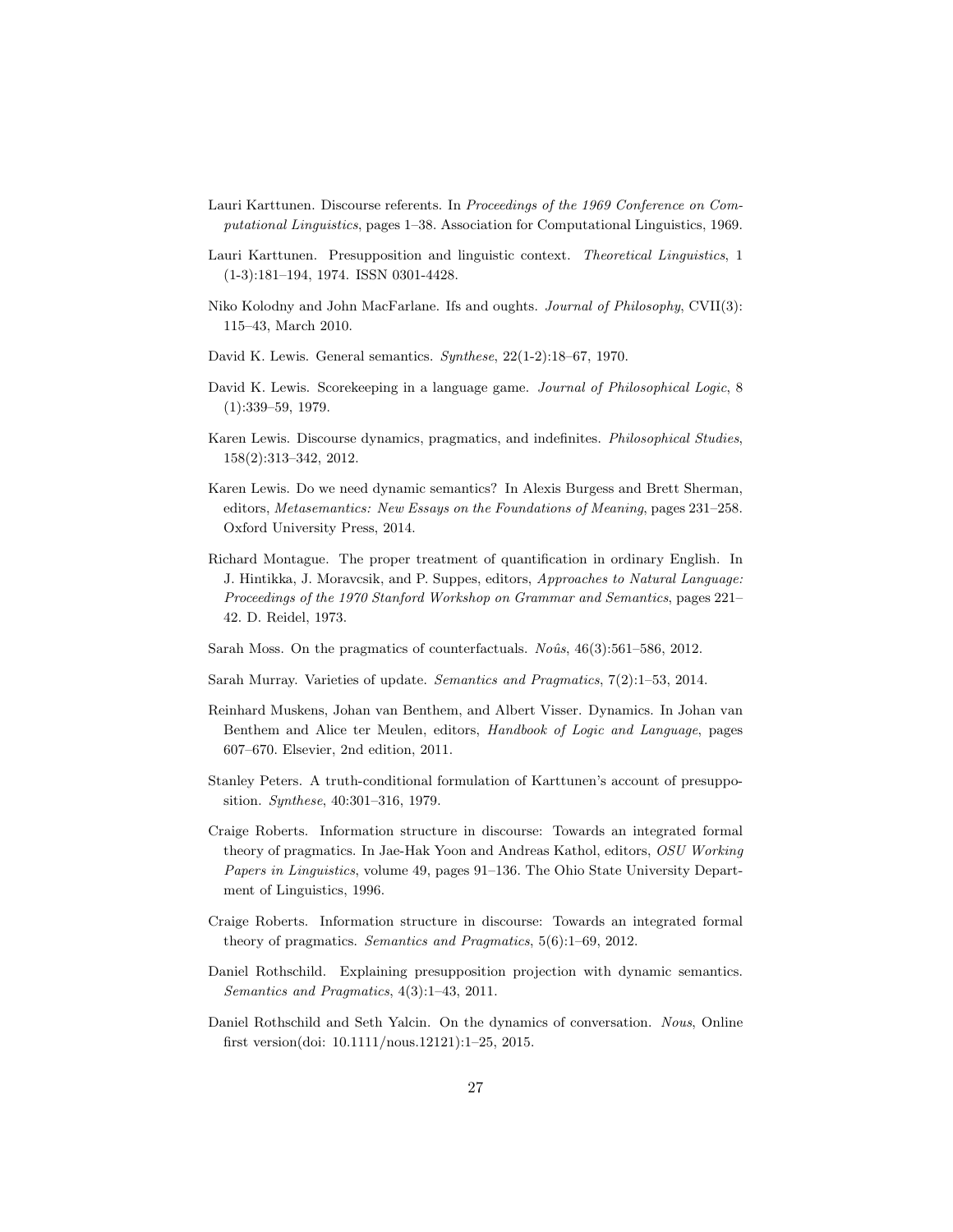- <span id="page-27-2"></span>Philippe Schlenker. Anti-dynamics: Presupposition projection without dynamic semantics. Journal of Logic, Language and Information, 16(3):325–356, 2007.
- <span id="page-27-3"></span>Philippe Schlenker. Be articulate: A pragmatic theory of presupposition projection. Theoretical Linguistics, 34(3):157–212, 2008.
- <span id="page-27-4"></span>Philippe Schlenker. Local contexts. Semantics and Pragmatics, 2(4):1–78, 2009.
- <span id="page-27-17"></span>Robert Stalnaker. Presuppositions. Journal of Philosophical Logic, 2(4):447–457, 1973. doi: 10.1007/BF00262951.
- <span id="page-27-0"></span>Robert Stalnaker. Pragmatic presuppositions. In Milton K. Munitz and Peter Unger, editors, Semantics and Philosophy. New York University Press, 1974.
- <span id="page-27-18"></span>Robert Stalnaker. Indicative conditionals. Philosophia, 5(3):269–286, 1975.
- <span id="page-27-1"></span>Robert Stalnaker. Assertion. In Peter Cole, editor, Syntax and Semantics 9: Pragmatics, pages 315–332. Academic Press, 1978.
- <span id="page-27-12"></span>Robert Stalnaker. On the representation of context. Journal of Logic, Language, and Information, 7:3–19, 1998.
- <span id="page-27-11"></span>Robert Stalnaker. Common ground. Linguistics and Philosophy, 25(5-6):701–21, 2002.
- <span id="page-27-5"></span>Robert Stalnaker. Context. Oxford University Press, Oxford, 2014.
- <span id="page-27-16"></span>Lawrence Valby. Some Case Studies in Algebra Motivated by Abstract Problems of Language. PhD thesis, University of California, Berkeley, 2015.
- <span id="page-27-14"></span>Johan van Benthem. Essays in Logical Semantics. Studies in Linguistics and Philosophy. Reidel, Dordrecht, 1986.
- <span id="page-27-13"></span>Johan van Benthem. Exploring Logical Dynamics. Center for the Study of Language and Information, Stanford, CA, USA, 1996.
- <span id="page-27-15"></span>Jan van Eijck and Albert Visser. Dynamic semantics. In Edward N. Zalta, editor, The Stanford Encyclopedia of Philosophy. Winter 2012 edition, 2012.
- <span id="page-27-7"></span>Frank Veltman. Defaults in update semantics. Journal of Philosophical Logic, 25(3): 221–61, 1996.
- <span id="page-27-6"></span>Frank Veltman. Making counterfactual assumptions. Journal of Semantics, 22(2): 159–180, 2005.
- <span id="page-27-8"></span>Malte Willer. A remark on iffy oughts. Journal of Philosophy, 109(7):449–461, 2012.
- <span id="page-27-9"></span>Malte Willer. Dynamics of epistemic modality. Philosophical Review, 122(1):45–92, 2013a.
- <span id="page-27-10"></span>Malte Willer. Indicative scorekeeping. In Proceedings of the 19th Amsterdam Colloquium, pages 249–256, 2013b.